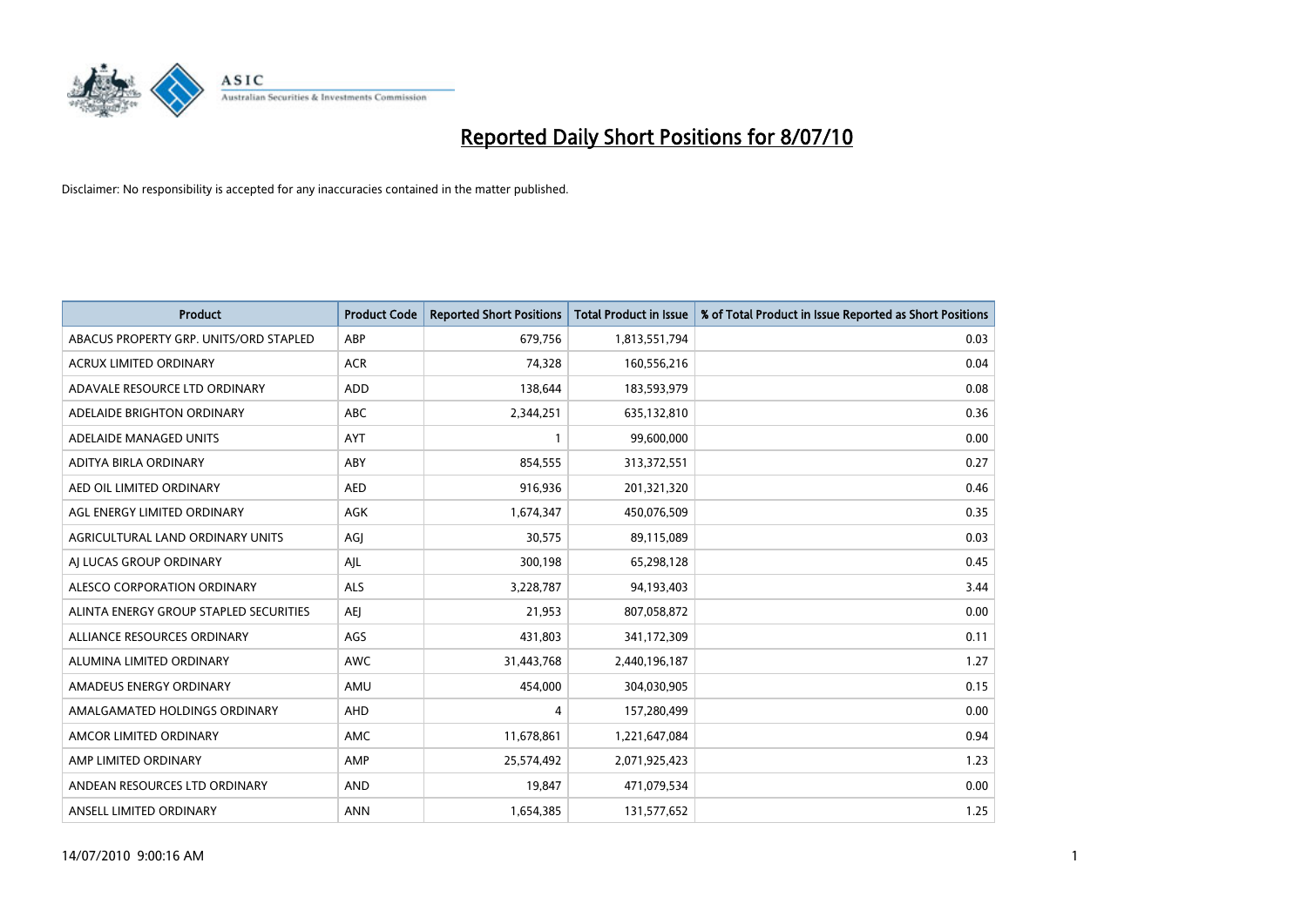

| <b>Product</b>                          | <b>Product Code</b> | <b>Reported Short Positions</b> | <b>Total Product in Issue</b> | % of Total Product in Issue Reported as Short Positions |
|-----------------------------------------|---------------------|---------------------------------|-------------------------------|---------------------------------------------------------|
| ANTARES ENERGY LTD ORDINARY             | <b>AZZ</b>          | 164,066                         | 299,333,110                   | 0.05                                                    |
| ANZ BANKING GRP LTD ORDINARY            | ANZ                 | 7,328,622                       | 2,534,212,514                 | 0.27                                                    |
| APA GROUP STAPLED SECURITIES            | <b>APA</b>          | 5,238,319                       | 542,318,629                   | 0.96                                                    |
| APEX MINERALS NL ORDINARY               | <b>AXM</b>          | 885,146                         | 3,317,819,909                 | 0.03                                                    |
| APN EUROPEAN RETAIL UNITS STAPLED SEC.  | <b>AEZ</b>          | 11,832                          | 544,910,660                   | 0.00                                                    |
| APN NEWS & MEDIA ORDINARY               | <b>APN</b>          | 12,997,915                      | 598,823,853                   | 2.16                                                    |
| APOLLO GAS LIMITED ORDINARY             | <b>AZO</b>          | 71,180                          | 83,488,660                    | 0.09                                                    |
| AQUARIUS PLATINUM. ORDINARY             | <b>AOP</b>          | 2,757,993                       | 463,070,936                   | 0.59                                                    |
| AQUILA RESOURCES ORDINARY               | <b>AQA</b>          | 1,099,018                       | 322,273,136                   | 0.34                                                    |
| ARAFURA RESOURCE LTD ORDINARY           | <b>ARU</b>          | 43,209                          | 290,640,342                   | 0.01                                                    |
| ARDENT LEISURE GROUP STAPLED SECURITIES | AAD                 | 521,905                         | 309,109,468                   | 0.18                                                    |
| ARISTOCRAT LEISURE ORDINARY             | <b>ALL</b>          | 17,061,304                      | 533,379,348                   | 3.16                                                    |
| <b>ARROW ENERGY ORDINARY</b>            | <b>AOE</b>          | 1,614,764                       | 734,120,686                   | 0.23                                                    |
| ASCIANO GROUP STAPLED SECURITIES        | <b>AIO</b>          | 29,356,457                      | 2,926,103,883                 | 0.98                                                    |
| ASPEN GROUP ORD/UNITS STAPLED           | <b>APZ</b>          | 453,711                         | 579,980,076                   | 0.07                                                    |
| ASTRO JAP PROP GROUP STAPLED SECURITIES | AIA                 | 1,947,267                       | 508,212,161                   | 0.38                                                    |
| ASX LIMITED ORDINARY                    | <b>ASX</b>          | 1,975,516                       | 173,576,316                   | 1.12                                                    |
| ATLAS IRON LIMITED ORDINARY             | AGO                 | 12,134,304                      | 473,673,816                   | 2.55                                                    |
| AUCKLAND INTERNATION ORDINARY           | <b>AIA</b>          | 54                              | 1,310,392,831                 | 0.00                                                    |
| <b>AURORA OIL &amp; GAS ORDINARY</b>    | <b>AUT</b>          | 200.000                         | 253,583,676                   | 0.08                                                    |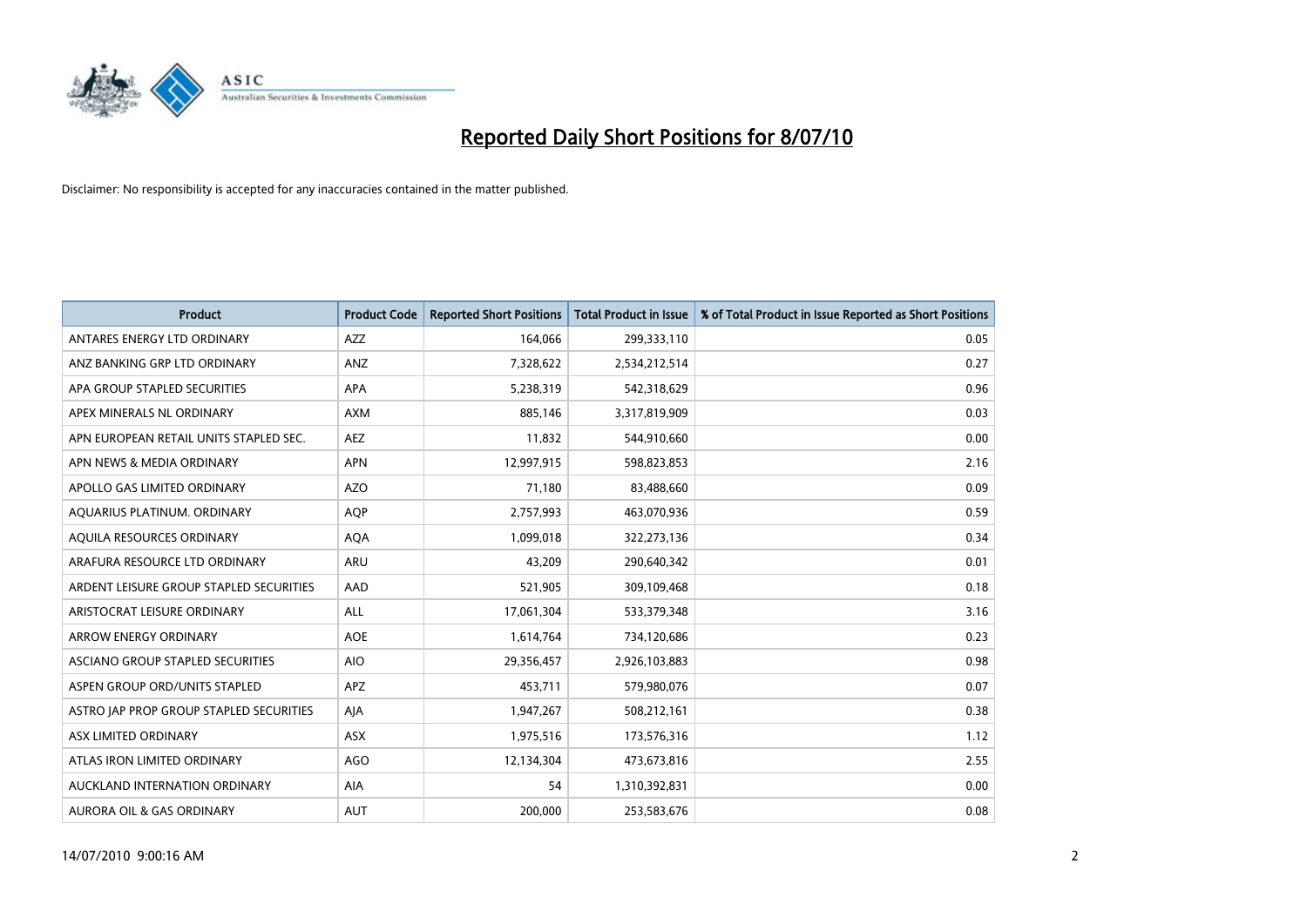

| <b>Product</b>                       | <b>Product Code</b> | <b>Reported Short Positions</b> | <b>Total Product in Issue</b> | % of Total Product in Issue Reported as Short Positions |
|--------------------------------------|---------------------|---------------------------------|-------------------------------|---------------------------------------------------------|
| <b>AUROX RESOURCES ORDINARY</b>      | <b>AXO</b>          | 3                               | 196,044,413                   | 0.00                                                    |
| AUSDRILL LIMITED ORDINARY            | <b>ASL</b>          | 29.939                          | 254,290,140                   | 0.00                                                    |
| AUSENCO LIMITED ORDINARY             | <b>AAX</b>          | 3,356,003                       | 122,427,576                   | 2.74                                                    |
| AUSTAL LIMITED ORDINARY              | ASB                 | 61,878                          | 188,069,638                   | 0.01                                                    |
| <b>AUSTAR UNITED ORDINARY</b>        | <b>AUN</b>          | 9,333,414                       | 1,260,030,198                 | 0.74                                                    |
| AUSTBROKERS HOLDINGS ORDINARY        | <b>AUB</b>          | 8,225                           | 52,653,687                    | 0.02                                                    |
| AUSTEREO GROUP LTD. ORDINARY         | <b>AEO</b>          | 2.818                           | 344,798,708                   | 0.00                                                    |
| AUSTIN ENGINEERING ORDINARY          | ANG                 | 13,994                          | 69,314,403                    | 0.02                                                    |
| AUSTRALAND PROPERTY STAPLED SECURITY | <b>ALZ</b>          | 269,312                         | 576,837,197                   | 0.04                                                    |
| AUSTRALIAN AGRICULT, ORDINARY        | <b>AAC</b>          | 5,080,268                       | 264,264,459                   | 1.90                                                    |
| <b>AUSTRALIAN EDUCATION UNITS</b>    | <b>AEU</b>          | 625,000                         | 134,973,383                   | 0.46                                                    |
| AUSTRALIAN FOUNDAT, ORDINARY         | AFI                 | 16,499                          | 989,153,644                   | 0.00                                                    |
| AUSTRALIAN INFRASTR, UNITS/ORDINARY  | <b>AIX</b>          | 545.081                         | 620,733,944                   | 0.08                                                    |
| AUSTRALIAN MINES LTD ORDINARY        | <b>AUZ</b>          | 1,400,000                       | 6,981,662,168                 | 0.02                                                    |
| AUSTRALIAN PHARM, ORDINARY           | API                 | 418,050                         | 488,115,883                   | 0.08                                                    |
| AUTOMOTIVE HOLDINGS ORDINARY         | <b>AHE</b>          | 23,188                          | 225,731,300                   | 0.01                                                    |
| AVEXA LIMITED ORDINARY               | <b>AVX</b>          | 243,657                         | 847,688,779                   | 0.03                                                    |
| AVOCA RESOURCES ORDINARY             | <b>AVO</b>          | 6,062,996                       | 290,492,011                   | 2.08                                                    |
| AWB LIMITED ORDINARY                 | AWB                 | 8,248,305                       | 817,304,356                   | 1.00                                                    |
| AWE LIMITED ORDINARY                 | <b>AWE</b>          | 362.778                         | 521,871,941                   | 0.06                                                    |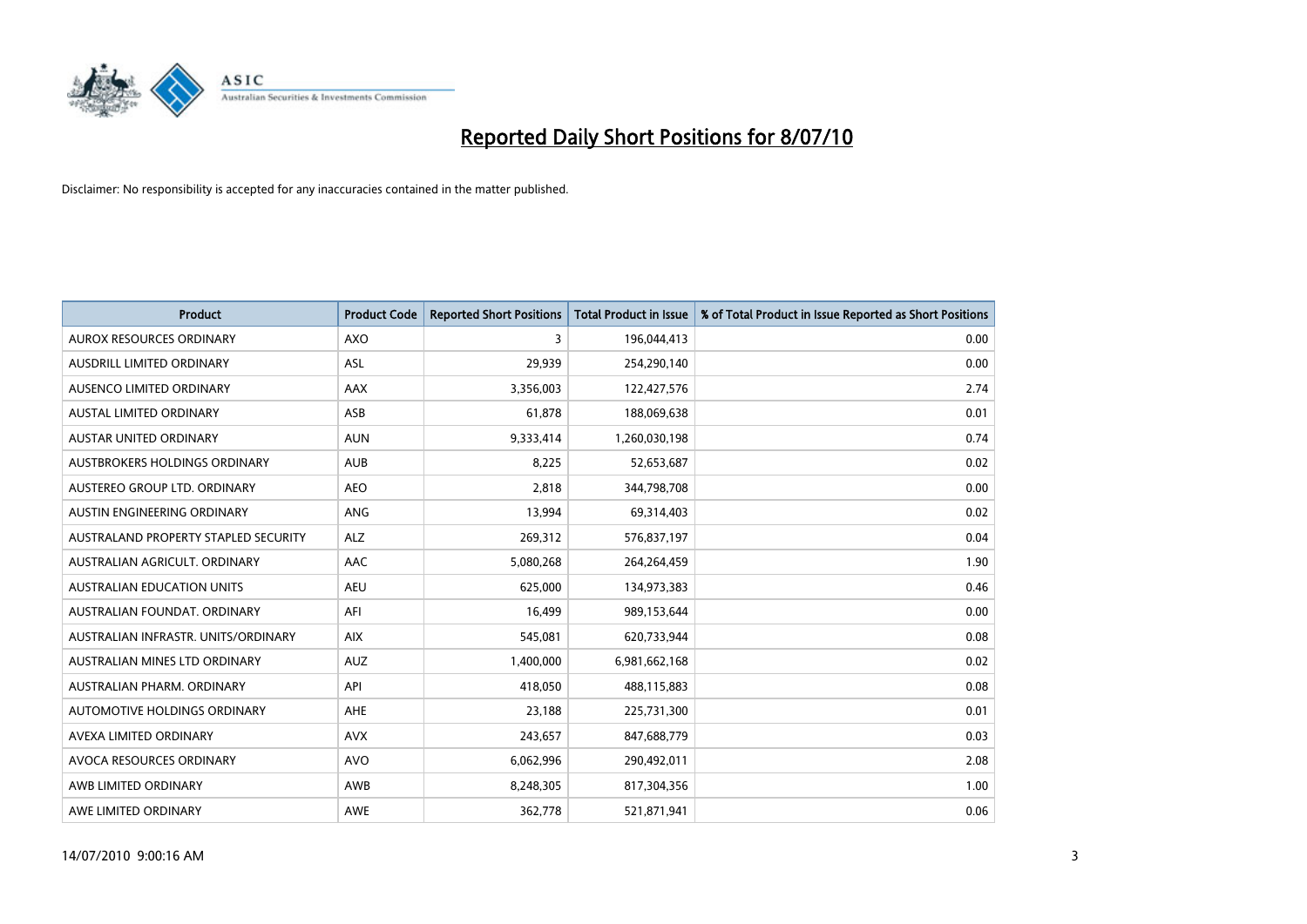

| <b>Product</b>                       | <b>Product Code</b> | <b>Reported Short Positions</b> | Total Product in Issue | % of Total Product in Issue Reported as Short Positions |
|--------------------------------------|---------------------|---------------------------------|------------------------|---------------------------------------------------------|
| AXA ASIA PACIFIC ORDINARY            | <b>AXA</b>          | 385,308                         | 2,067,095,545          | 0.01                                                    |
| BANK OF QUEENSLAND. ORDINARY         | <b>BOO</b>          | 414,977                         | 215,681,127            | 0.20                                                    |
| <b>BANNERMAN RESOURCES ORDINARY</b>  | <b>BMN</b>          | 20,666                          | 201,710,934            | 0.01                                                    |
| <b>BASS STRAIT OIL CO ORDINARY</b>   | <b>BAS</b>          | 51,482                          | 291,030,250            | 0.02                                                    |
| <b>BATAVIA MINING ORDINARY</b>       | <b>BTV</b>          | 2,500                           | 153,032,145            | 0.00                                                    |
| <b>BC IRON LIMITED ORDINARY</b>      | <b>BCI</b>          | 18,306                          | 83,911,000             | 0.02                                                    |
| BEACH ENERGY LIMITED ORDINARY        | <b>BPT</b>          | 602,151                         | 1,092,366,847          | 0.07                                                    |
| BENDIGO AND ADELAIDE ORDINARY        | <b>BEN</b>          | 2,866,078                       | 354,475,517            | 0.80                                                    |
| BENDIGO MINING LTD ORDINARY          | <b>BDG</b>          | 111,751                         | 509,712,735            | 0.02                                                    |
| BERKELEY RESOURCES ORDINARY          | <b>BKY</b>          | 5,021                           | 136,090,319            | 0.00                                                    |
| <b>BHP BILLITON LIMITED ORDINARY</b> | <b>BHP</b>          | 33,737,811                      | 3,356,081,497          | 0.99                                                    |
| <b>BILLABONG ORDINARY</b>            | <b>BBG</b>          | 6,673,253                       | 253,122,552            | 2.63                                                    |
| <b>BIOTA HOLDINGS ORDINARY</b>       | <b>BTA</b>          | 1.654.333                       | 179,209,987            | 0.94                                                    |
| <b>BISALLOY STEEL ORDINARY</b>       | <b>BIS</b>          | 84.480                          | 216,455,965            | 0.04                                                    |
| BKI INVESTMENT LTD ORDINARY          | BKI                 | 508                             | 418,566,158            | 0.00                                                    |
| <b>BLACK RANGE MIN. ORDINARY</b>     | <b>BLR</b>          | 941,966                         | 638,068,985            | 0.15                                                    |
| <b>BLACKTHORN RESOURCES ORDINARY</b> | <b>BTR</b>          | 35,848                          | 106,885,300            | 0.03                                                    |
| BLUESCOPE STEEL LTD ORDINARY         | <b>BSL</b>          | 11,266,710                      | 1,823,322,017          | 0.58                                                    |
| <b>BOART LONGYEAR ORDINARY</b>       | <b>BLY</b>          | 2,829,842                       | 461,163,412            | 0.61                                                    |
| <b>BOOM LOGISTICS ORDINARY</b>       | <b>BOL</b>          | 337.999                         | 460,795,156            | 0.07                                                    |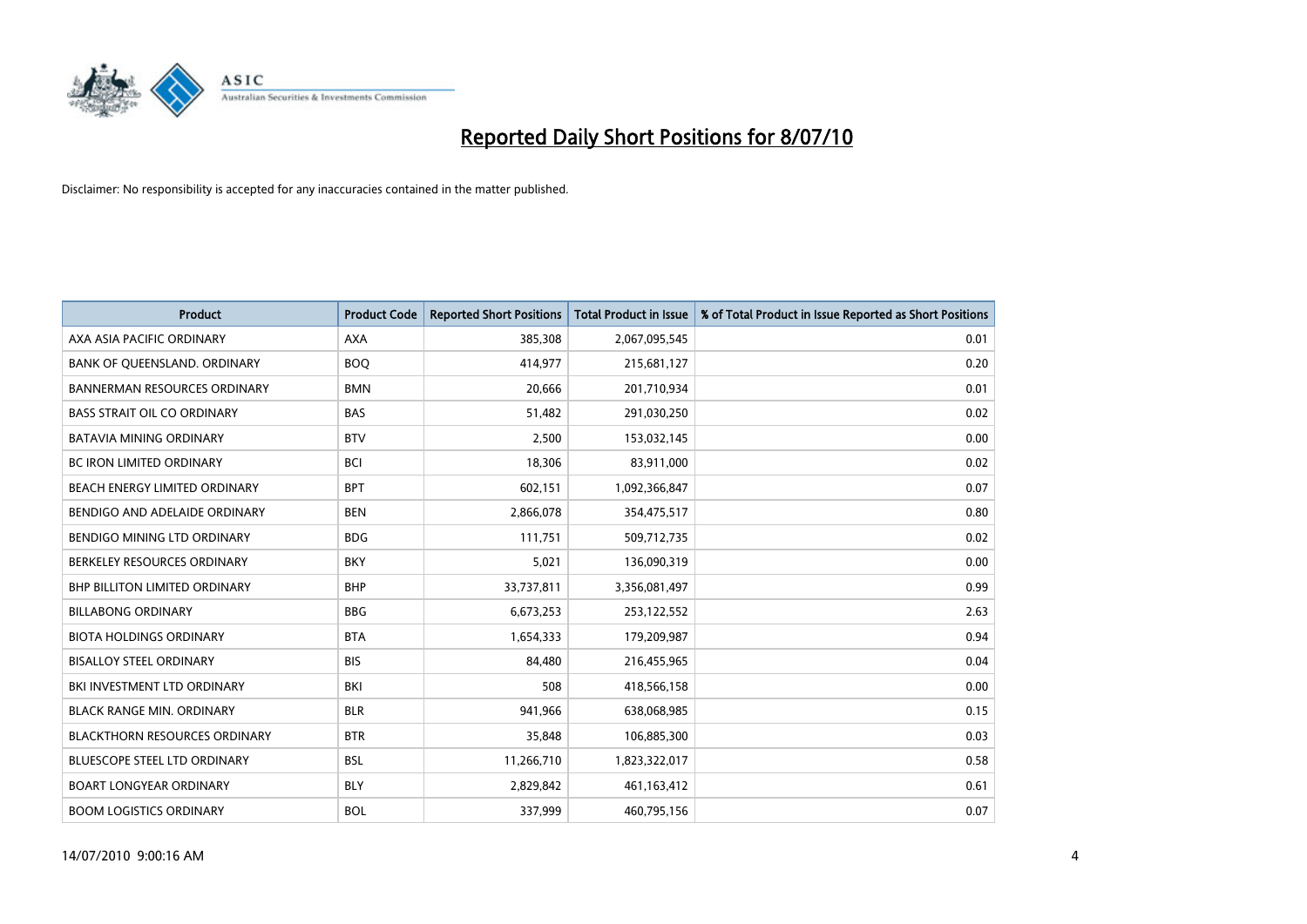

| <b>Product</b>                           | <b>Product Code</b> | <b>Reported Short Positions</b> | <b>Total Product in Issue</b> | % of Total Product in Issue Reported as Short Positions |
|------------------------------------------|---------------------|---------------------------------|-------------------------------|---------------------------------------------------------|
| <b>BORAL LIMITED, ORDINARY</b>           | <b>BLD</b>          | 25,934,860                      | 598,952,998                   | 4.35                                                    |
| BOTSWANA METALS LTD ORDINARY             | <b>BML</b>          | 7,000                           | 106,087,760                   | 0.01                                                    |
| <b>BOW ENERGY LIMITED ORDINARY</b>       | <b>BOW</b>          | 380,708                         | 280,607,187                   | 0.14                                                    |
| <b>BRADKEN LIMITED ORDINARY</b>          | <b>BKN</b>          | 356,353                         | 138,747,494                   | 0.25                                                    |
| <b>BRAMBLES LIMITED ORDINARY</b>         | <b>BXB</b>          | 8,162,310                       | 1,422,229,707                 | 0.57                                                    |
| <b>BRAVURA SOLUTIONS ORDINARY</b>        | <b>BVA</b>          | 1,252,779                       | 648,127,461                   | 0.19                                                    |
| BREVILLE GROUP LTD ORDINARY              | <b>BRG</b>          | 2,740                           | 129,515,322                   | 0.00                                                    |
| BRICKWORKS LIMITED ORDINARY              | <b>BKW</b>          | 26,468                          | 147,235,904                   | 0.02                                                    |
| <b>BROCKMAN RESOURCES ORDINARY</b>       | <b>BRM</b>          | 227,272                         | 141,488,151                   | 0.15                                                    |
| BT INVESTMENT MNGMNT ORDINARY            | <b>BTT</b>          | 546,108                         | 160,000,000                   | 0.34                                                    |
| <b>BUNNINGS WAREHOUSE ORDINARY UNITS</b> | <b>BWP</b>          | 310,999                         | 420,711,773                   | 0.07                                                    |
| <b>BURU ENERGY ORDINARY</b>              | <b>BRU</b>          | 171,612                         | 182,769,813                   | 0.09                                                    |
| CABCHARGE AUSTRALIA ORDINARY             | CAB                 | 1,418,255                       | 120,437,014                   | 1.17                                                    |
| CALTEX AUSTRALIA ORDINARY                | <b>CTX</b>          | 6,325,072                       | 270,000,000                   | 2.36                                                    |
| <b>CAMPBELL BROTHERS ORDINARY</b>        | <b>CPB</b>          | 325,367                         | 63,517,495                    | 0.52                                                    |
| CAPE LAMBERT RES LTD ORDINARY            | <b>CFE</b>          | 266,931                         | 593,166,467                   | 0.04                                                    |
| <b>CARBON ENERGY ORDINARY</b>            | <b>CNX</b>          | 224,507                         | 609,497,650                   | 0.03                                                    |
| CARDNO LIMITED ORDINARY                  | CDD                 | 381                             | 90,510,461                    | 0.00                                                    |
| CARDNO LIMITED RIGHTS 26-JUL-10 DEF      | <b>CDDR</b>         | 1,639                           | 15,085,077                    | 0.01                                                    |
| CARNARVON PETROLEUM ORDINARY             | <b>CVN</b>          | 1,124,336                       | 686,759,634                   | 0.15                                                    |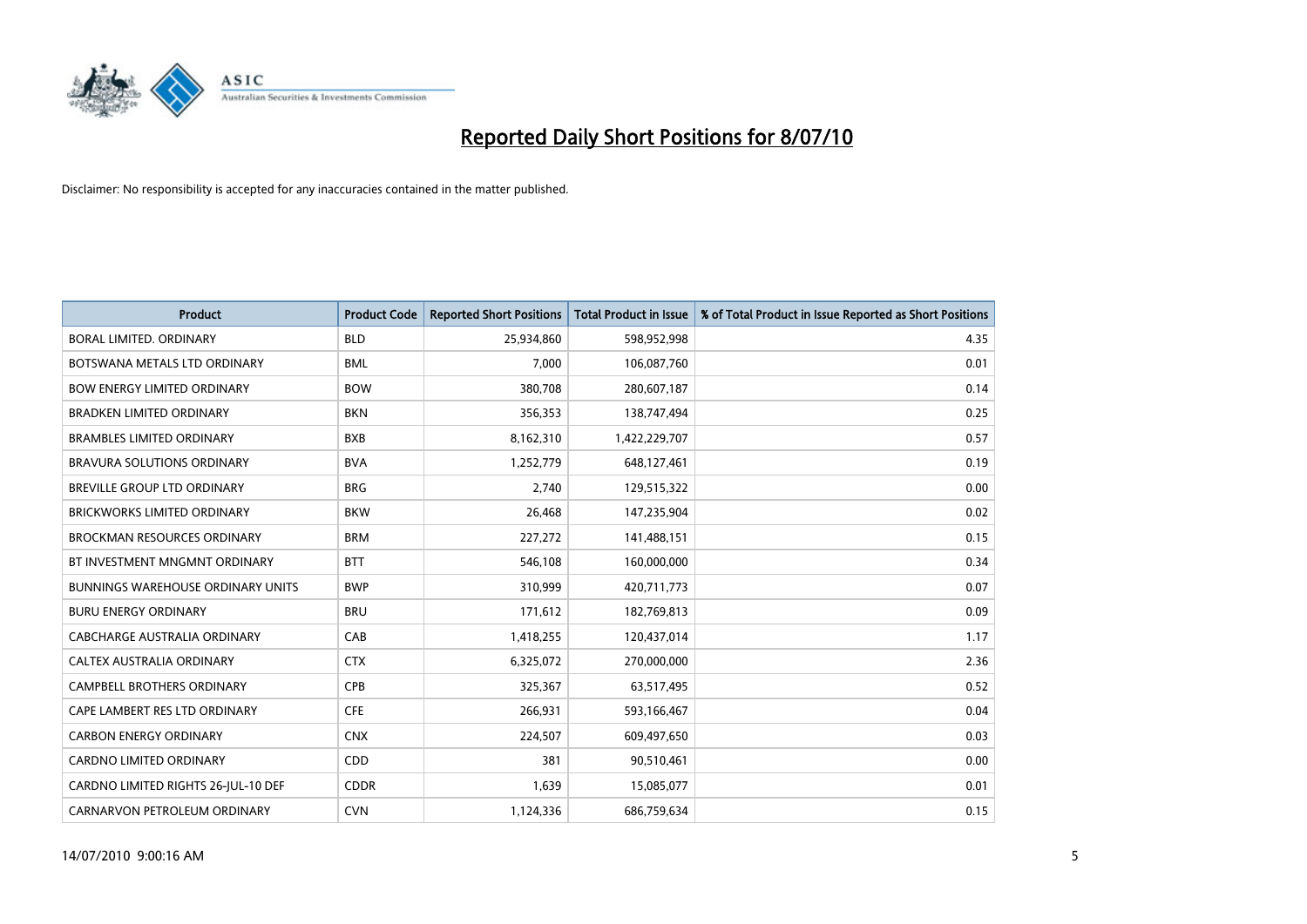

| <b>Product</b>                                | <b>Product Code</b> | <b>Reported Short Positions</b> | Total Product in Issue | % of Total Product in Issue Reported as Short Positions |
|-----------------------------------------------|---------------------|---------------------------------|------------------------|---------------------------------------------------------|
| <b>CARNEGIE WAVE ENERGY ORDINARY</b>          | <b>CWE</b>          | 83,000                          | 565,237,627            | 0.01                                                    |
| <b>CARPATHIAN RESOURCES ORDINARY</b>          | <b>CPN</b>          | 75.000                          | 265,533,501            | 0.03                                                    |
| CARPENTARIA EXP. LTD ORDINARY                 | CAP                 | 9,777                           | 72,641,301             | 0.01                                                    |
| CARSALES.COM LTD ORDINARY                     | <b>CRZ</b>          | 997,910                         | 232,490,800            | 0.42                                                    |
| CASH CONVERTERS ORD/DIV ACCESS                | CCV                 | 72,214                          | 379,761,025            | 0.01                                                    |
| <b>CASPIAN OIL &amp; GAS ORDINARY</b>         | <b>CIG</b>          | 50,000                          | 1,331,500,513          | 0.00                                                    |
| CATALPA RESOURCES ORDINARY                    | CAH                 | 64,857                          | 161,375,674            | 0.04                                                    |
| <b>CEC GROUP LIMITED ORDINARY</b>             | <b>CEG</b>          | 1,750                           | 79,662,662             | 0.00                                                    |
| <b>CELLNET GROUP ORDINARY</b>                 | <b>CLT</b>          | 1,342                           | 73,689,793             | 0.00                                                    |
| <b>CENTENNIAL COAL ORDINARY</b>               | <b>CEY</b>          | 12,362,274                      | 395,028,737            | 3.12                                                    |
| CENTRAL PETROLEUM ORDINARY                    | <b>CTP</b>          | 11,455                          | 907,289,333            | 0.00                                                    |
| <b>CENTRO PROPERTIES UNITS/ORD STAPLED</b>    | <b>CNP</b>          | 323,831                         | 972,414,514            | 0.03                                                    |
| <b>CENTRO RETAIL GROUP STAPLED SECURITIES</b> | <b>CER</b>          | 2.627.341                       | 2,286,399,424          | 0.11                                                    |
| <b>CERAMIC FUEL CELLS ORDINARY</b>            | <b>CFU</b>          | 132,140                         | 1,029,873,280          | 0.02                                                    |
| CFS RETAIL PROPERTY UNITS                     | <b>CFX</b>          | 64,592,517                      | 2,510,727,671          | 2.56                                                    |
| CHALLENGER DIV.PRO. STAPLED UNITS             | <b>CDI</b>          | 374,168                         | 913,426,007            | 0.03                                                    |
| <b>CHALLENGER F.S.G.LTD ORDINARY</b>          | CGF                 | 14,749,445                      | 499,623,232            | 2.96                                                    |
| CHALLENGER INFRAST. STAPLED UNITS             | <b>CIF</b>          | 42,245                          | 318,569,798            | 0.01                                                    |
| <b>CHANDLER MACLEOD LTD ORDINARY</b>          | <b>CMG</b>          | 11,970                          | 421,812,960            | 0.00                                                    |
| CHARTER HALL GROUP STAPLED US PROHIBIT.       | <b>CHC</b>          | 399.577                         | 1,212,723,832          | 0.02                                                    |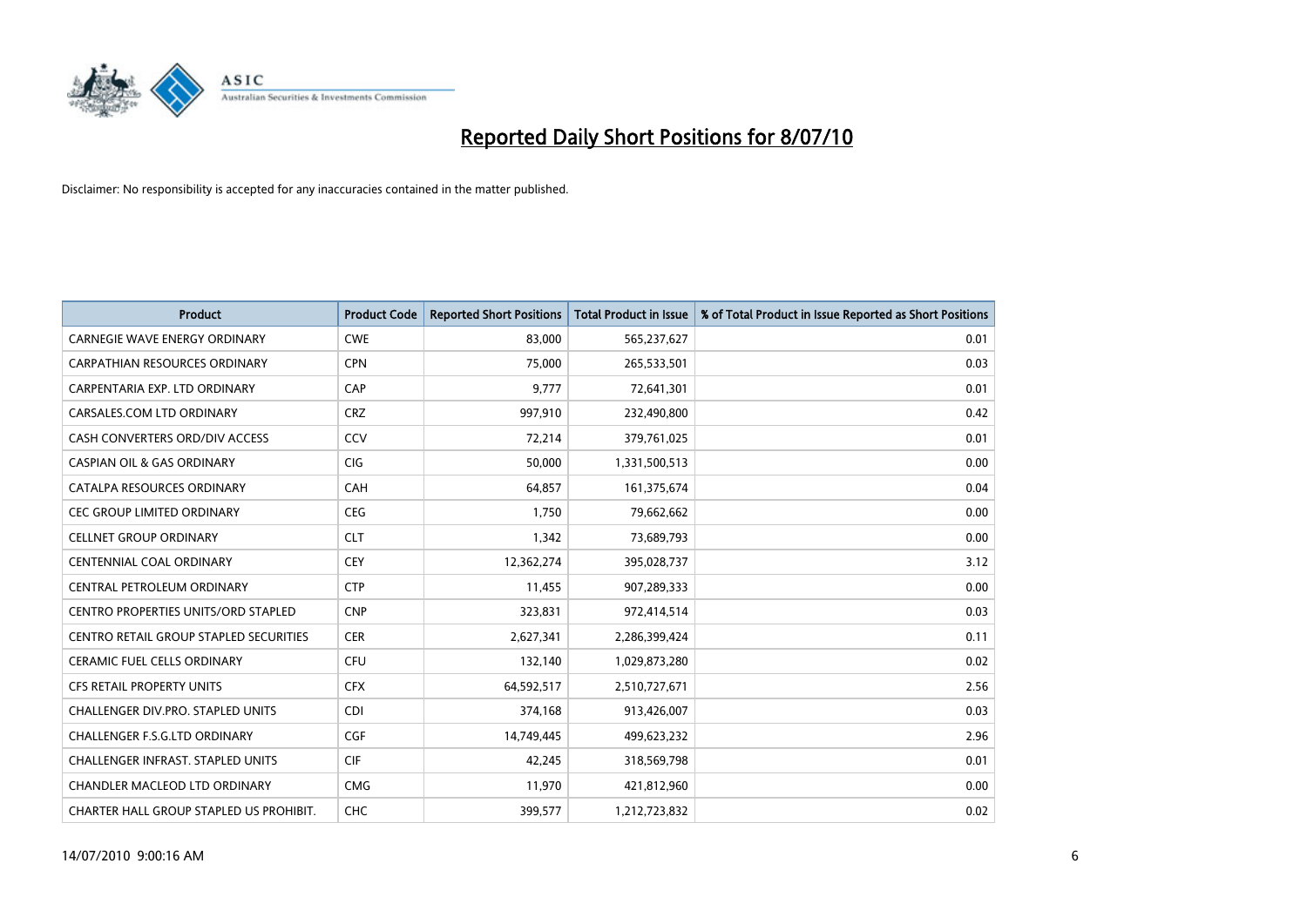

| <b>Product</b>                          | <b>Product Code</b> | <b>Reported Short Positions</b> | <b>Total Product in Issue</b> | % of Total Product in Issue Reported as Short Positions |
|-----------------------------------------|---------------------|---------------------------------|-------------------------------|---------------------------------------------------------|
| <b>CHARTER HALL OFFICE UNIT</b>         | CQO                 | 507,990                         | 4,872,354,215                 | 0.01                                                    |
| <b>CHARTER HALL RETAIL UNITS</b>        | <b>COR</b>          | 2,895,132                       | 1,505,216,260                 | 0.19                                                    |
| CHEMGENEX PHARMACEUT ORDINARY           | <b>CXS</b>          | 2,225                           | 283,348,870                   | 0.00                                                    |
| CITADEL RESOURCE GRP ORDINARY           | CGG                 | 10,854,537                      | 2,328,228,842                 | 0.48                                                    |
| <b>CLOUGH LIMITED ORDINARY</b>          | <b>CLO</b>          | 799,568                         | 768,776,269                   | 0.10                                                    |
| <b>COAL &amp; ALLIED ORDINARY</b>       | <b>CNA</b>          | 3.770                           | 86,584,735                    | 0.00                                                    |
| COAL OF AFRICA LTD ORDINARY             | <b>CZA</b>          | 1,136,879                       | 530,514,663                   | 0.22                                                    |
| COALSPUR MINES LTD ORDINARY             | <b>CPL</b>          | 2,392                           | 362,499,962                   | 0.00                                                    |
| COCA-COLA AMATIL ORDINARY               | <b>CCL</b>          | 4,527,566                       | 754,439,669                   | 0.58                                                    |
| <b>COCHLEAR LIMITED ORDINARY</b>        | <b>COH</b>          | 1,166,104                       | 56,543,401                    | 2.06                                                    |
| <b>COEUR D'ALENE MINES. CDI 1:1</b>     | <b>CXC</b>          | 3,210                           | 4,434,254                     | 0.07                                                    |
| <b>COFFEY INTERNATIONAL ORDINARY</b>    | <b>COF</b>          | 83,611                          | 129,035,760                   | 0.06                                                    |
| COMMONWEALTH BANK, ORDINARY             | <b>CBA</b>          | 12,131,067                      | 1,548,737,374                 | 0.74                                                    |
| <b>COMMONWEALTH PROP ORDINARY UNITS</b> | <b>CPA</b>          | 24,411,444                      | 2,012,803,230                 | 1.21                                                    |
| <b>COMPASS RESOURCES ORDINARY</b>       | <b>CMR</b>          | 55,528                          | 147,402,920                   | 0.04                                                    |
| <b>COMPUTERSHARE LTD ORDINARY</b>       | <b>CPU</b>          | 4,026,785                       | 555,664,059                   | 0.72                                                    |
| <b>CONNECTEAST GROUP STAPLED</b>        | <b>CEU</b>          | 30,476,254                      | 3,940,145,951                 | 0.78                                                    |
| CONQUEST MINING ORDINARY                | CQT                 | 51,968                          | 353,151,103                   | 0.01                                                    |
| CONSOLIDATED MEDIA, ORDINARY            | <b>CMI</b>          | 3,940,370                       | 620,709,233                   | 0.64                                                    |
| CONTANGO MICROCAP ORDINARY              | <b>CTN</b>          | 7,500                           | 150,088,688                   | 0.00                                                    |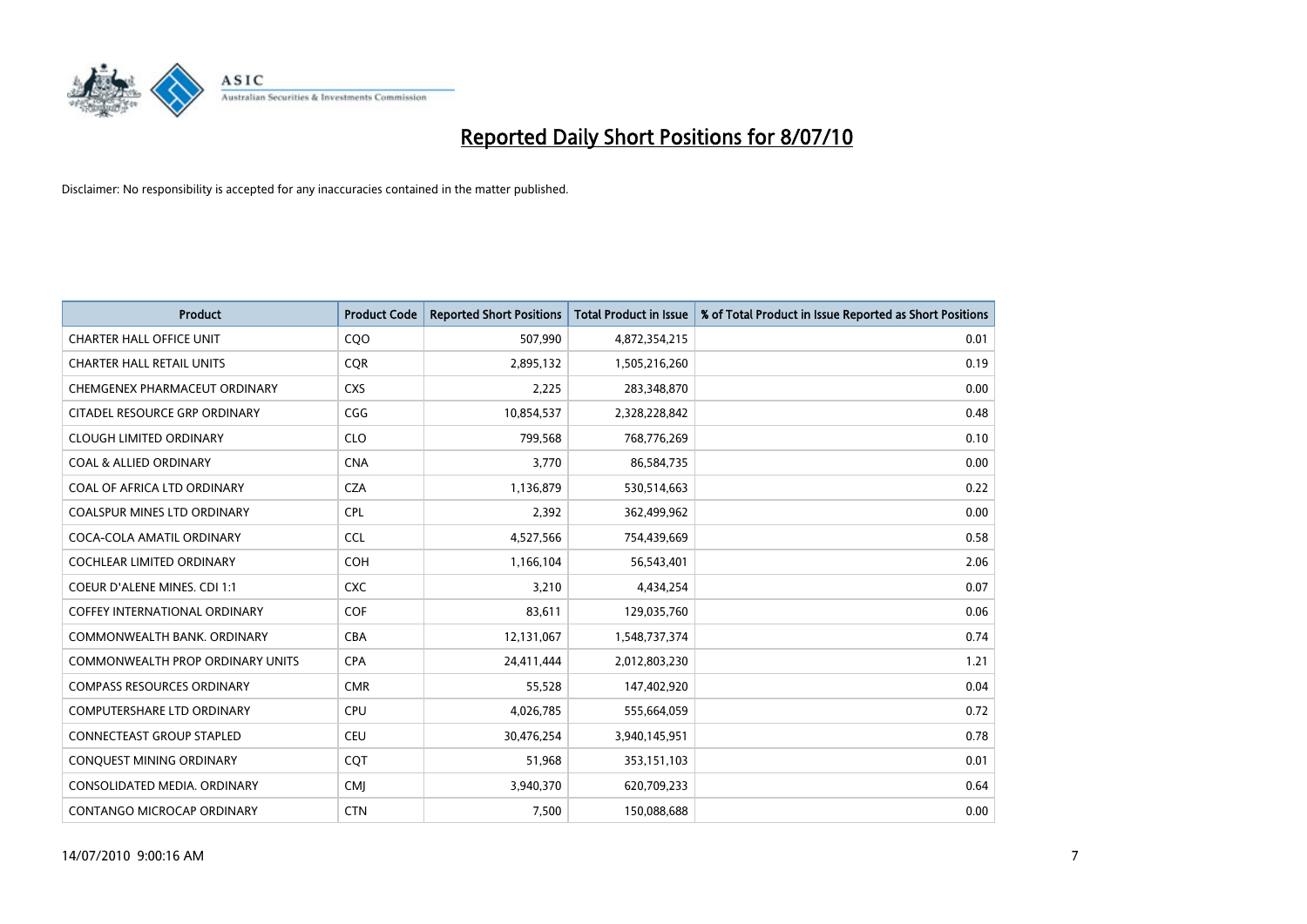

| <b>Product</b>                      | <b>Product Code</b> | <b>Reported Short Positions</b> | <b>Total Product in Issue</b> | % of Total Product in Issue Reported as Short Positions |
|-------------------------------------|---------------------|---------------------------------|-------------------------------|---------------------------------------------------------|
| <b>COOPER ENERGY LTD ORDINARY</b>   | <b>COE</b>          | 14,860                          | 292,576,001                   | 0.01                                                    |
| <b>COPPER STRIKE LTD ORDINARY</b>   | <b>CSE</b>          | 714                             | 116,455,571                   | 0.00                                                    |
| <b>CORPORATE EXPRESS ORDINARY</b>   | <b>CXP</b>          | 352,287                         | 169,366,966                   | 0.21                                                    |
| COUNT FINANCIAL ORDINARY            | COU                 | 1,503,580                       | 258,835,269                   | 0.58                                                    |
| <b>CRANE GROUP LIMITED ORDINARY</b> | <b>CRG</b>          | 3,423,458                       | 78,286,427                    | 4.37                                                    |
| <b>CROWN LIMITED ORDINARY</b>       | <b>CWN</b>          | 5,572,894                       | 753,555,290                   | 0.73                                                    |
| <b>CSG LIMITED ORDINARY</b>         | CSV                 | 51,409                          | 242,060,195                   | 0.02                                                    |
| <b>CSL LIMITED ORDINARY</b>         | <b>CSL</b>          | 17,201,935                      | 549,692,916                   | 3.12                                                    |
| <b>CSR LIMITED ORDINARY</b>         | <b>CSR</b>          | 10,617,083                      | 1,514,920,814                 | 0.69                                                    |
| <b>CUDECO LIMITED ORDINARY</b>      | CDU                 | 1,136,828                       | 137,285,632                   | 0.82                                                    |
| <b>CUSTOMERS LIMITED ORDINARY</b>   | CUS                 | 81,971                          | 135,521,531                   | 0.06                                                    |
| DAVID JONES LIMITED ORDINARY        | <b>DJS</b>          | 17,431,040                      | 510,945,759                   | 3.38                                                    |
| DECMIL GROUP LIMITED ORDINARY       | <b>DCG</b>          | 17.397                          | 123,554,568                   | 0.01                                                    |
| DEEP YELLOW LIMITED ORDINARY        | <b>DYL</b>          | 38.815                          | 1,125,814,458                 | 0.00                                                    |
| DEVINE LIMITED ORDINARY             | <b>DVN</b>          | 1,000                           | 634,918,223                   | 0.00                                                    |
| DEXUS PROPERTY GROUP STAPLED UNITS  | <b>DXS</b>          | 7,156,588                       | 4,820,821,799                 | 0.16                                                    |
| DIERRIWARRH ORDINARY                | <b>DIW</b>          | 900                             | 212,420,146                   | 0.00                                                    |
| DOMINION MINING ORDINARY            | <b>DOM</b>          | 248,376                         | 103,327,059                   | 0.24                                                    |
| DOMINO PIZZA ENTERPR ORDINARY       | <b>DMP</b>          | $\overline{2}$                  | 68,280,174                    | 0.00                                                    |
| DOWNER EDI LIMITED ORDINARY         | <b>DOW</b>          | 675,569                         | 336,582,351                   | 0.19                                                    |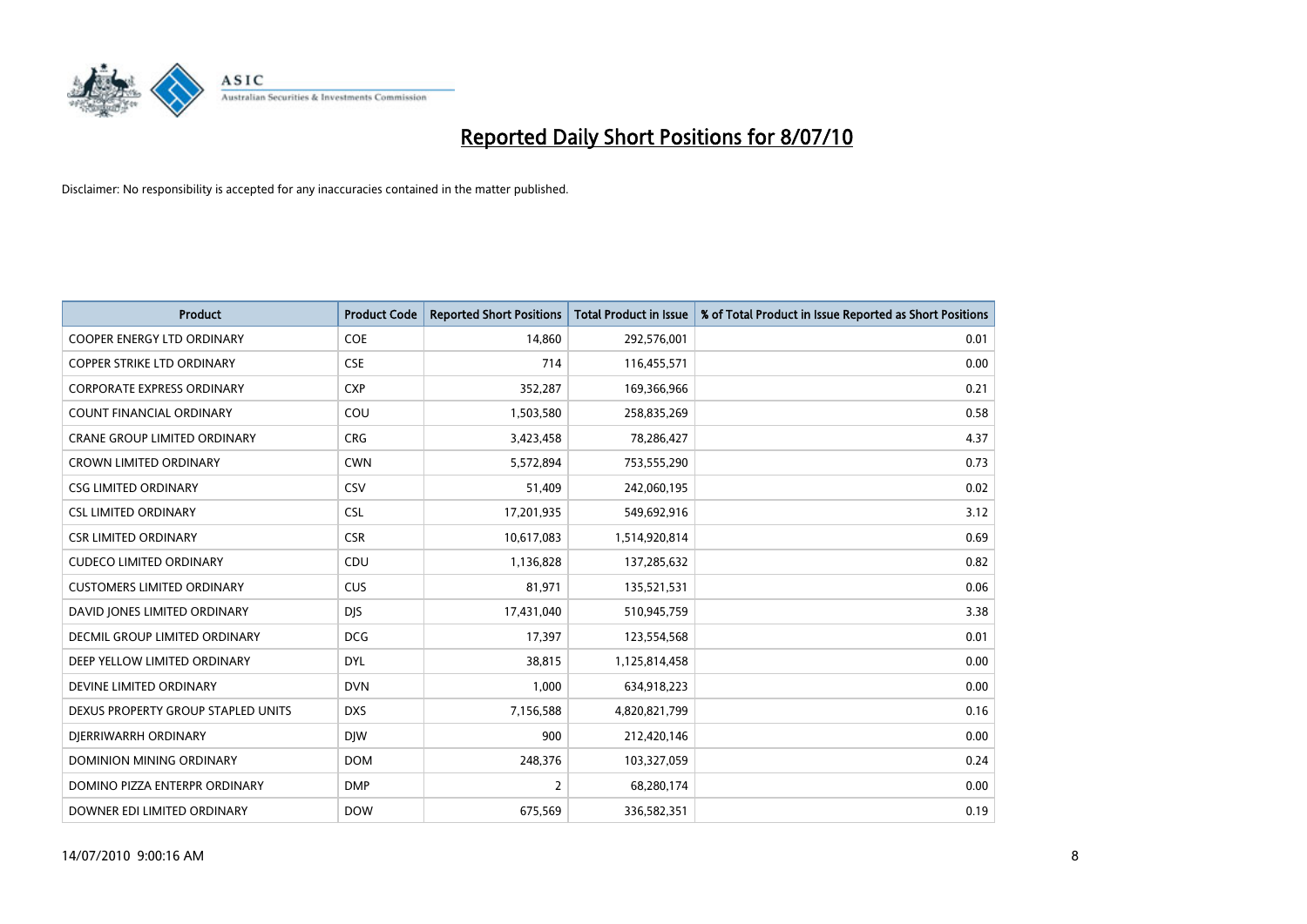

| <b>Product</b>                            | <b>Product Code</b> | <b>Reported Short Positions</b> | <b>Total Product in Issue</b> | % of Total Product in Issue Reported as Short Positions |
|-------------------------------------------|---------------------|---------------------------------|-------------------------------|---------------------------------------------------------|
| DUET GROUP STAPLED US PROHIBIT.           | <b>DUE</b>          | 722.944                         | 870,559,400                   | 0.08                                                    |
| DYESOL LIMITED ORDINARY                   | <b>DYE</b>          | 20,173                          | 142,875,632                   | 0.01                                                    |
| <b>EASTERN STAR GAS ORDINARY</b>          | <b>ESG</b>          | 4,722,337                       | 872,224,422                   | 0.54                                                    |
| EDT RETAIL TRUST UNITS                    | <b>EDT</b>          | 411,664                         | 4,700,290,868                 | 0.01                                                    |
| <b>ELDERS LIMITED ORDINARY</b>            | <b>ELD</b>          | 8,971,892                       | 448,598,480                   | 2.00                                                    |
| ELDORADO GOLD CORP CDI 1:1                | EAU                 | 45,970                          | 23,021,561                    | 0.20                                                    |
| ELIXIR PETROLEUM LTD ORDINARY             | <b>EXR</b>          | 324,400                         | 188,988,472                   | 0.17                                                    |
| <b>EMECO HOLDINGS ORDINARY</b>            | <b>EHL</b>          | 2,978,812                       | 631,237,586                   | 0.48                                                    |
| ENERGY RESOURCES ORDINARY 'A'             | <b>ERA</b>          | 254,740                         | 190,737,934                   | 0.12                                                    |
| <b>ENERGY WORLD CORPOR, ORDINARY</b>      | <b>EWC</b>          | 7,015,530                       | 1,561,166,672                 | 0.43                                                    |
| <b>ENTEK ENERGY LTD ORDINARY</b>          | <b>ETE</b>          | 489,903                         | 225,192,535                   | 0.22                                                    |
| <b>ENTELLECT SOLUTIONS ORDINARY</b>       | <b>ESN</b>          | 464,050                         | 1,740,334,200                 | 0.03                                                    |
| <b>ENVESTRA LIMITED ORDINARY</b>          | <b>ENV</b>          | 386,913                         | 1,386,827,962                 | 0.02                                                    |
| EQUINOX MINERALS LTD CHESS DEPOSITARY INT | <b>EON</b>          | 8,396,356                       | 707,669,878                   | 1.18                                                    |
| <b>EVEREST FINANCIAL ORDINARY</b>         | <b>EFG</b>          | 4.300                           | 251,442,316                   | 0.00                                                    |
| <b>EXTRACT RESOURCES ORDINARY</b>         | <b>EXT</b>          | 958,567                         | 243,150,558                   | 0.39                                                    |
| FAIRFAX MEDIA LTD ORDINARY                | <b>FXI</b>          | 284,068,483                     | 2,351,955,725                 | 12.07                                                   |
| FERRAUS LIMITED ORDINARY                  | <b>FRS</b>          | 23,791                          | 202,695,137                   | 0.01                                                    |
| FISHER & PAYKEL APP. ORDINARY             | <b>FPA</b>          | 9,096,080                       | 724,235,162                   | 1.25                                                    |
| FISHER & PAYKEL H. ORDINARY               | <b>FPH</b>          | 1,271,686                       | 512,350,546                   | 0.25                                                    |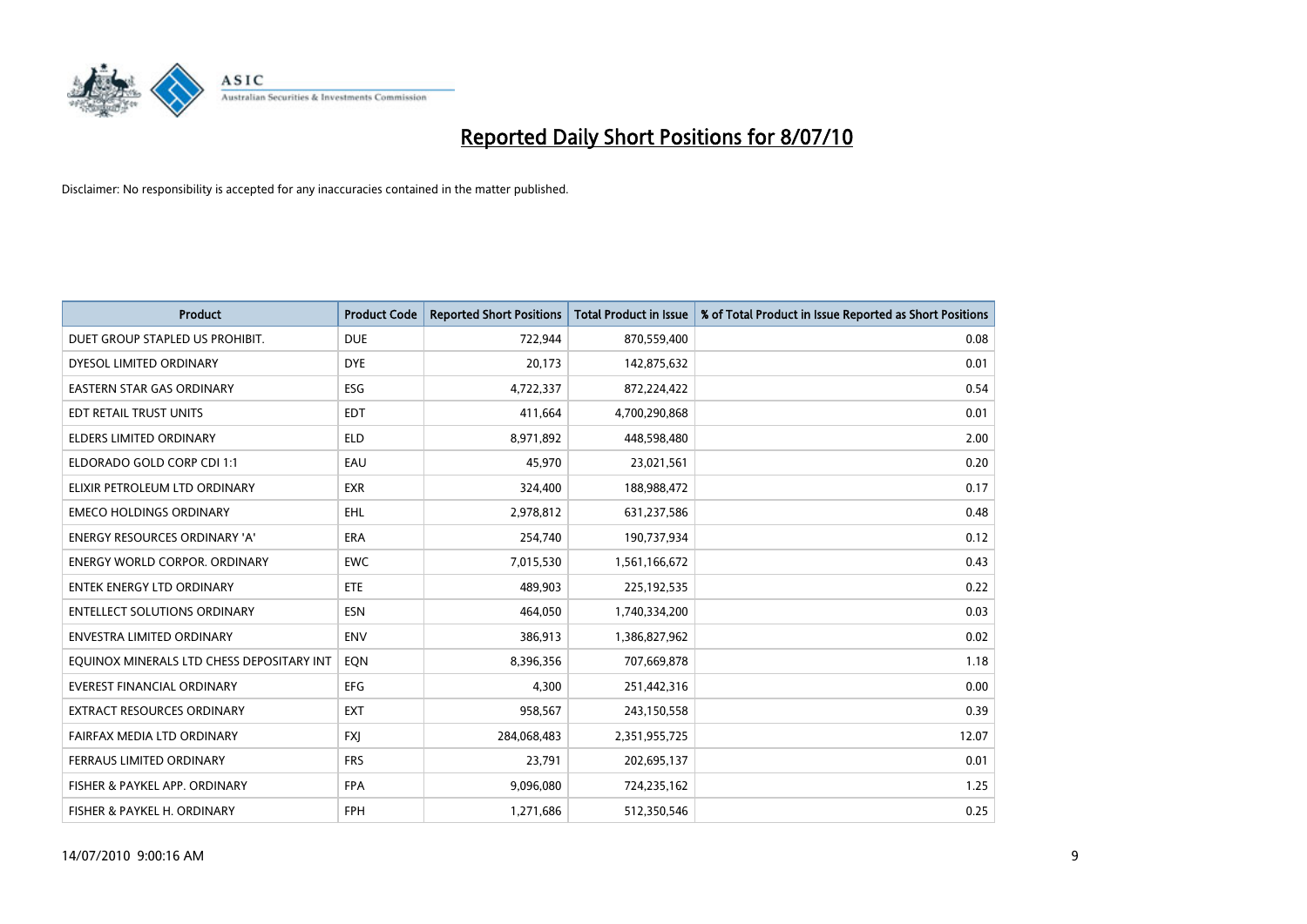

| <b>Product</b>                        | <b>Product Code</b> | <b>Reported Short Positions</b> | <b>Total Product in Issue</b> | % of Total Product in Issue Reported as Short Positions |
|---------------------------------------|---------------------|---------------------------------|-------------------------------|---------------------------------------------------------|
| FKP PROPERTY GROUP STAPLED SECURITIES | <b>FKP</b>          | 654,912                         | 1,166,821,398                 | 0.05                                                    |
| FLEETWOOD CORP ORDINARY               | <b>FWD</b>          | 105,566                         | 53,967,182                    | 0.20                                                    |
| FLETCHER BUILDING ORDINARY            | <b>FBU</b>          | 326,248                         | 606,946,993                   | 0.05                                                    |
| FLEXIGROUP LIMITED ORDINARY           | <b>FXL</b>          | 157,640                         | 270,818,164                   | 0.07                                                    |
| <b>FLIGHT CENTRE ORDINARY</b>         | <b>FLT</b>          | 2,528,896                       | 99,780,631                    | 2.53                                                    |
| <b>FLINDERS MINES LTD ORDINARY</b>    | <b>FMS</b>          | 20,752,618                      | 1,819,849,571                 | 1.15                                                    |
| <b>FORGE GROUP LIMITED ORDINARY</b>   | FGE                 | 200.763                         | 78,759,014                    | 0.25                                                    |
| FORTE ENERGY NL ORDINARY              | <b>FTE</b>          | 2,658,986                       | 580,658,031                   | 0.46                                                    |
| FORTESCUE METALS GRP ORDINARY         | <b>FMG</b>          | 27,873,588                      | 3,107,179,370                 | 0.87                                                    |
| <b>FOSTER'S GROUP ORDINARY</b>        | FGL                 | 8,809,720                       | 1,930,432,682                 | 0.43                                                    |
| FTD CORPORATION ORDINARY              | <b>FTD</b>          | 8,088                           | 100,421,069                   | 0.01                                                    |
| <b>FUNTASTIC LIMITED ORDINARY</b>     | <b>FUN</b>          | 322,528                         | 340,997,682                   | 0.09                                                    |
| <b>G.U.D. HOLDINGS ORDINARY</b>       | GUD                 | 159,976                         | 65,885,213                    | 0.24                                                    |
| <b>GALAXY RESOURCES ORDINARY</b>      | <b>GXY</b>          | 140.866                         | 190,553,358                   | 0.07                                                    |
| <b>GEODYNAMICS LIMITED ORDINARY</b>   | GDY                 | 239,093                         | 292,840,219                   | 0.08                                                    |
| <b>GINDALBIE METALS LTD ORDINARY</b>  | <b>GBG</b>          | 5,054,673                       | 849,478,099                   | 0.57                                                    |
| <b>GIRALIA RESOURCES NL ORDINARY</b>  | GIR                 | 506,129                         | 178,310,170                   | 0.28                                                    |
| <b>GLOBAL MINING ORDINARY</b>         | <b>GMI</b>          | 8,951                           | 199,725,607                   | 0.00                                                    |
| <b>GLOUCESTER COAL ORDINARY</b>       | GCL                 | 279,845                         | 81,962,133                    | 0.35                                                    |
| <b>GME RESOURCES LTD ORDINARY</b>     | <b>GME</b>          | 800                             | 302,352,750                   | 0.00                                                    |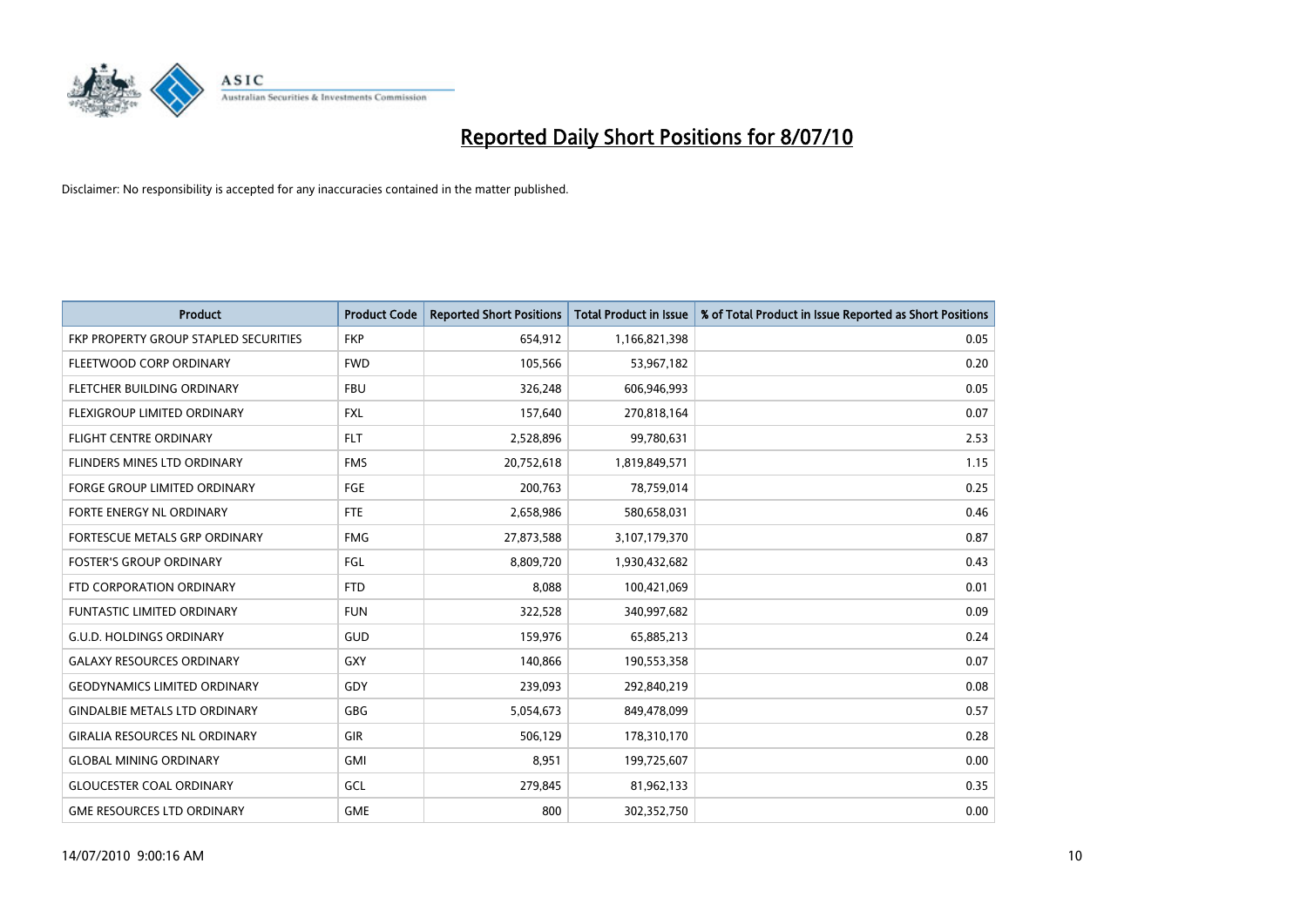

| <b>Product</b>                                   | <b>Product Code</b> | <b>Reported Short Positions</b> | <b>Total Product in Issue</b> | % of Total Product in Issue Reported as Short Positions |
|--------------------------------------------------|---------------------|---------------------------------|-------------------------------|---------------------------------------------------------|
| <b>GOLDEN GATE PETROL ORDINARY</b>               | GGP                 | 11.538                          | 975,826,623                   | 0.00                                                    |
| <b>GOLDEN WEST RESOURCE ORDINARY</b>             | <b>GWR</b>          | 1,617                           | 164,606,127                   | 0.00                                                    |
| <b>GOODMAN FIELDER, ORDINARY</b>                 | <b>GFF</b>          | 2,751,675                       | 1,380,386,438                 | 0.20                                                    |
| <b>GOODMAN GROUP STAPLED US PROHIBIT.</b>        | <b>GMG</b>          | 8,215,807                       | 6,369,751,394                 | 0.13                                                    |
| <b>GPT GROUP STAPLED SEC.</b>                    | <b>GPT</b>          | 15,036,383                      | 1,855,529,431                 | 0.79                                                    |
| <b>GRAINCORP LIMITED A CLASS ORDINARY</b>        | <b>GNC</b>          | 4,675,411                       | 198,318,900                   | 2.34                                                    |
| <b>GRANGE RESOURCES. ORDINARY</b>                | <b>GRR</b>          | 1,606,497                       | 1,151,778,896                 | 0.14                                                    |
| <b>GREAT SOUTHERN LTD ORDINARY</b>               | <b>GTP</b>          | 4,908,484                       | 643,234,118                   | 0.76                                                    |
| <b>GUINNESS PEAT GROUP. CHESS DEPOSITARY INT</b> | GPG                 | 55                              | 334,319,260                   | 0.00                                                    |
| <b>GUNNS LIMITED ORDINARY</b>                    | <b>GNS</b>          | 7,052,639                       | 806,734,892                   | 0.86                                                    |
| <b>GWA INTERNATIONAL ORDINARY</b>                | <b>GWT</b>          | 3,790,618                       | 301,102,514                   | 1.27                                                    |
| HARVEY NORMAN ORDINARY                           | <b>HVN</b>          | 35,872,664                      | 1,062,316,784                 | 3.35                                                    |
| HASTIE GROUP LIMITED ORDINARY                    | <b>HST</b>          | 362,496                         | 239,716,924                   | 0.14                                                    |
| HASTINGS DIVERSIFIED STAPLED SECURITY            | <b>HDF</b>          | 567,327                         | 508,158,296                   | 0.09                                                    |
| HEALTHSCOPE LIMITED ORDINARY                     | <b>HSP</b>          | 1,121,204                       | 317,010,025                   | 0.37                                                    |
| <b>HEARTWARE INT INC CDI 35:1</b>                | <b>HIN</b>          | 272,008                         | 72,583,000                    | 0.37                                                    |
| <b>HENDERSON GROUP CDI 1:1</b>                   | <b>HGG</b>          | 774,629                         | 565,958,113                   | 0.12                                                    |
| HFA HOLDINGS LIMITED ORDINARY                    | <b>HFA</b>          | 32,361                          | 469,330,170                   | 0.00                                                    |
| <b>HIGHLANDS PACIFIC ORDINARY</b>                | <b>HIG</b>          | 2,382,805                       | 668,112,148                   | 0.36                                                    |
| HILLGROVE RES LTD ORDINARY                       | <b>HGO</b>          | 172,848                         | 481,553,890                   | 0.04                                                    |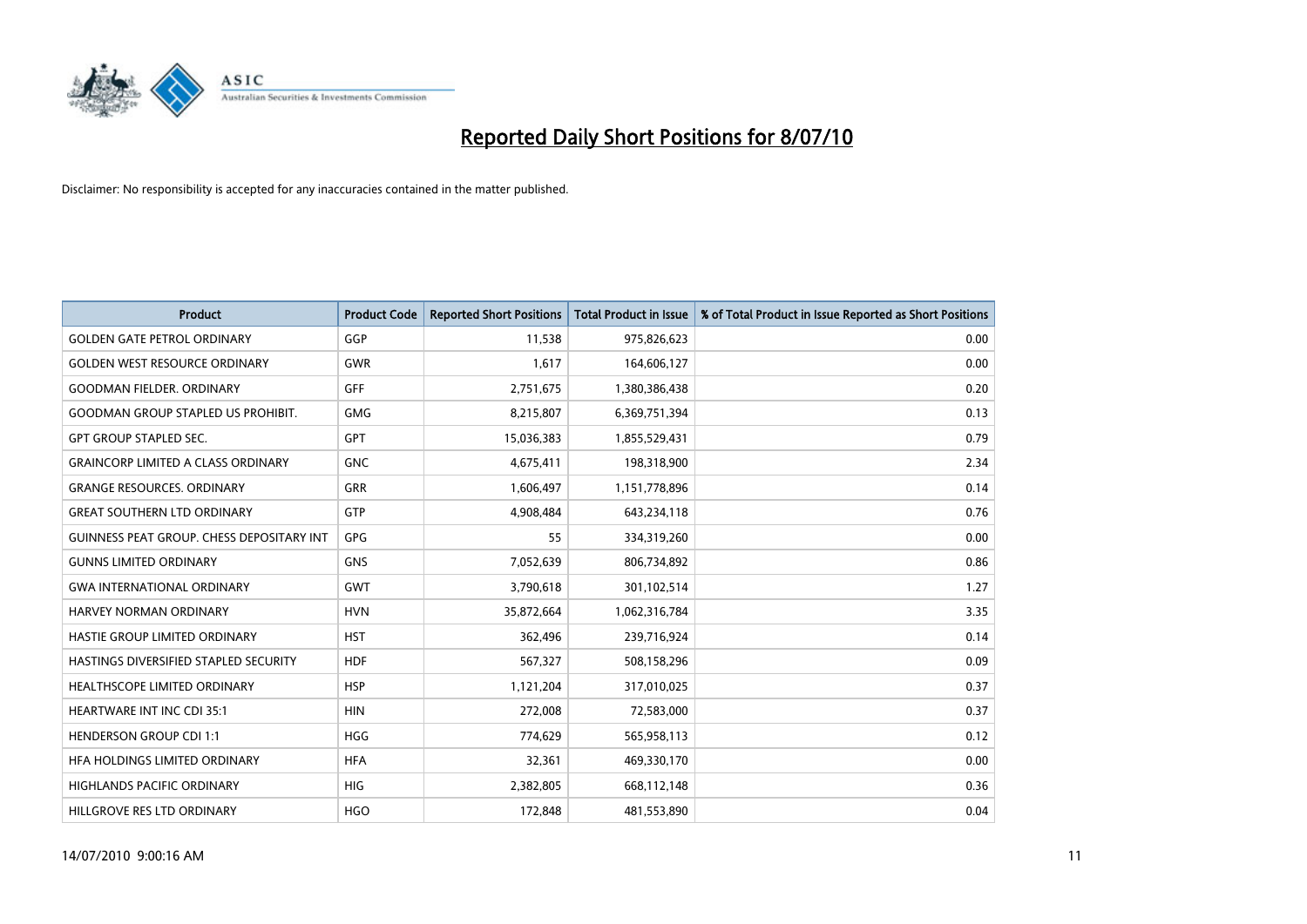

| <b>Product</b>                           | <b>Product Code</b> | <b>Reported Short Positions</b> | <b>Total Product in Issue</b> | % of Total Product in Issue Reported as Short Positions |
|------------------------------------------|---------------------|---------------------------------|-------------------------------|---------------------------------------------------------|
| HILLS INDUSTRIES LTD ORDINARY            | <b>HIL</b>          | 3,356,529                       | 248,219,660                   | 1.34                                                    |
| HORIZON OIL LIMITED ORDINARY             | <b>HZN</b>          | 2,143,270                       | 1,126,621,515                 | 0.18                                                    |
| <b>ICON ENERGY LIMITED ORDINARY</b>      | <b>ICN</b>          | 317,459                         | 439,801,394                   | 0.08                                                    |
| IDT AUSTRALIA LTD ORDINARY               | IDT                 | 18,000                          | 43,096,294                    | 0.04                                                    |
| <b>IINET LIMITED ORDINARY</b>            | <b>IIN</b>          | 182,208                         | 151,896,119                   | 0.12                                                    |
| <b>ILUKA RESOURCES ORDINARY</b>          | <b>ILU</b>          | 11,538,010                      | 418,700,517                   | 2.74                                                    |
| <b>IMDEX LIMITED ORDINARY</b>            | <b>IMD</b>          | 271,525                         | 195,037,128                   | 0.14                                                    |
| IMF (AUSTRALIA) LTD ORDINARY             | <b>IMF</b>          | 48,153                          | 122,496,819                   | 0.03                                                    |
| <b>INCITEC PIVOT ORDINARY</b>            | <b>IPL</b>          | 3,407,585                       | 1,624,932,978                 | 0.21                                                    |
| <b>INDAGO RESOURCES LTD ORDINARY</b>     | <b>IDG</b>          | 8,179                           | 99,449,536                    | 0.01                                                    |
| <b>INDEPENDENCE GROUP ORDINARY</b>       | <b>IGO</b>          | 351,833                         | 113,813,539                   | 0.31                                                    |
| INDOPHIL RESOURCES ORDINARY              | <b>IRN</b>          | 868,127                         | 423,428,803                   | 0.21                                                    |
| <b>INDUSTREA LIMITED ORDINARY</b>        | IDL                 | 1,060,728                       | 956,668,877                   | 0.10                                                    |
| <b>INFIGEN ENERGY STAPLED SECURITIES</b> | <b>IFN</b>          | 6,174,136                       | 760,374,428                   | 0.81                                                    |
| ING INDUSTRIAL FUND UNITS                | <b>IIF</b>          | 6,471,457                       | 2,592,249,647                 | 0.24                                                    |
| ING OFFICE FUND STAPLED SECURITIES       | <b>IOF</b>          | 1,124,049                       | 2,729,071,212                 | 0.04                                                    |
| ING RE COM GROUP STAPLED SECURITIES      | <b>ILF</b>          | 9,075                           | 441,029,194                   | 0.00                                                    |
| INSURANCE AUSTRALIA ORDINARY             | <b>IAG</b>          | 5,069,877                       | 2,078,994,021                 | 0.22                                                    |
| INTEGRA MINING LTD, ORDINARY             | <b>IGR</b>          | 2,045,271                       | 755,792,394                   | 0.26                                                    |
| INTOLL GROUP STAPLED SECURITIES          | <b>ITO</b>          | 12,354,595                      | 2,261,732,048                 | 0.55                                                    |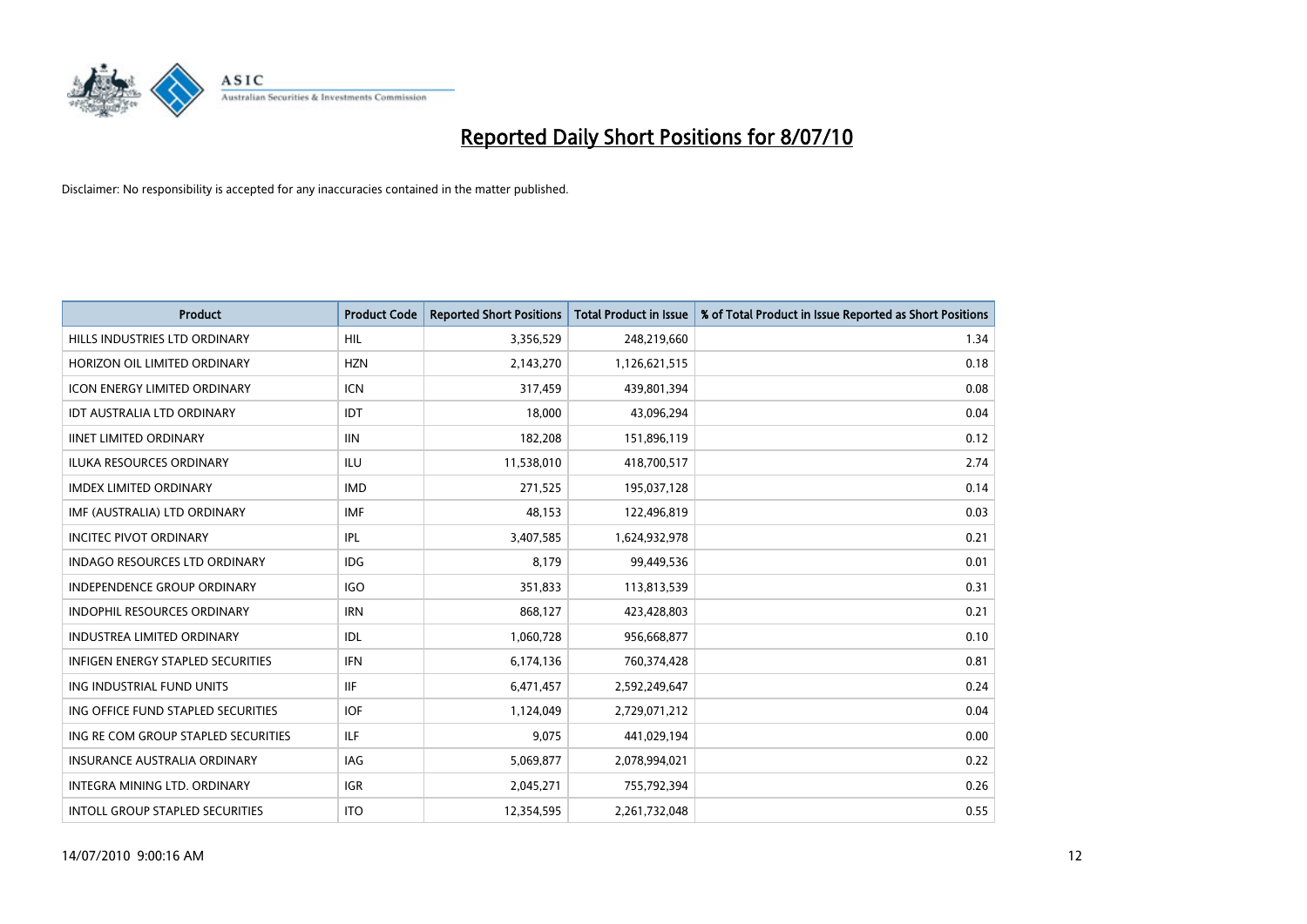

| <b>Product</b>                                  | <b>Product Code</b> | <b>Reported Short Positions</b> | <b>Total Product in Issue</b> | % of Total Product in Issue Reported as Short Positions |
|-------------------------------------------------|---------------------|---------------------------------|-------------------------------|---------------------------------------------------------|
| <b>INTREPID MINES ORDINARY</b>                  | <b>IAU</b>          | 196,160                         | 429,581,466                   | 0.04                                                    |
| <b>INVOCARE LIMITED ORDINARY</b>                | <b>IVC</b>          | 1,169,672                       | 102,069,091                   | 1.14                                                    |
| ION LIMITED ORDINARY                            | <b>ION</b>          | 164,453                         | 256,365,105                   | 0.06                                                    |
| <b>IOOF HOLDINGS LTD ORDINARY</b>               | IFL.                | 2,016,608                       | 229,794,395                   | 0.87                                                    |
| <b>IRESS MARKET TECH. ORDINARY</b>              | <b>IRE</b>          | 1,260,687                       | 126,018,142                   | 1.00                                                    |
| <b>IRON ORE HOLDINGS ORDINARY</b>               | <b>IOH</b>          | 12,146                          | 135,374,850                   | 0.01                                                    |
| <b>ISHARES MSCI EAFE CDI 1:1</b>                | <b>IVE</b>          | 78.119                          | 590,400,000                   | 0.01                                                    |
| ISHARES MSCI EM MKTS CDI 1:1                    | <b>IEM</b>          | 66,769                          | 425,700,000                   | 0.02                                                    |
| <b>ISOFT GROUP LIMITED ORDINARY</b>             | <b>ISF</b>          | 10,577,486                      | 1,037,994,023                 | 1.00                                                    |
| <b>IVANHOE AUSTRALIA ORDINARY</b>               | <b>IVA</b>          | 266,106                         | 70,955,953                    | 0.37                                                    |
| <b>JABIRU METALS LTD ORDINARY</b>               | <b>IML</b>          | 610,363                         | 552,619,180                   | 0.10                                                    |
| <b>JAMES HARDIE INDUST CHESS DEPOSITARY INT</b> | <b>IHX</b>          | 13,411,852                      | 435,438,790                   | 3.08                                                    |
| <b>JAMESON RESOURCES ORDINARY</b>               | <b>JAL</b>          | 1,600,000                       | 63,885,910                    | 2.50                                                    |
| <b>IB HI-FI LIMITED ORDINARY</b>                | <b>IBH</b>          | 3,840,356                       | 108,344,987                   | 3.55                                                    |
| KAGARA LTD ORDINARY                             | KZL                 | 4,152,970                       | 674,489,717                   | 0.61                                                    |
| KAROON GAS AUSTRALIA ORDINARY                   | <b>KAR</b>          | 72,430                          | 177,546,198                   | 0.03                                                    |
| KATHMANDU HOLD LTD ORDINARY                     | <b>KMD</b>          | 1,009,836                       | 200,000,000                   | 0.50                                                    |
| <b>KEYBRIDGE CAPITAL ORDINARY</b>               | <b>KBC</b>          | 5,999                           | 172,070,564                   | 0.00                                                    |
| KIMBERLEY METALS LTD ORDINARY                   | <b>KBL</b>          | 231,114                         | 94,490,816                    | 0.24                                                    |
| KINGSGATE CONSOLID. ORDINARY                    | <b>KCN</b>          | 347,014                         | 100,503,783                   | 0.34                                                    |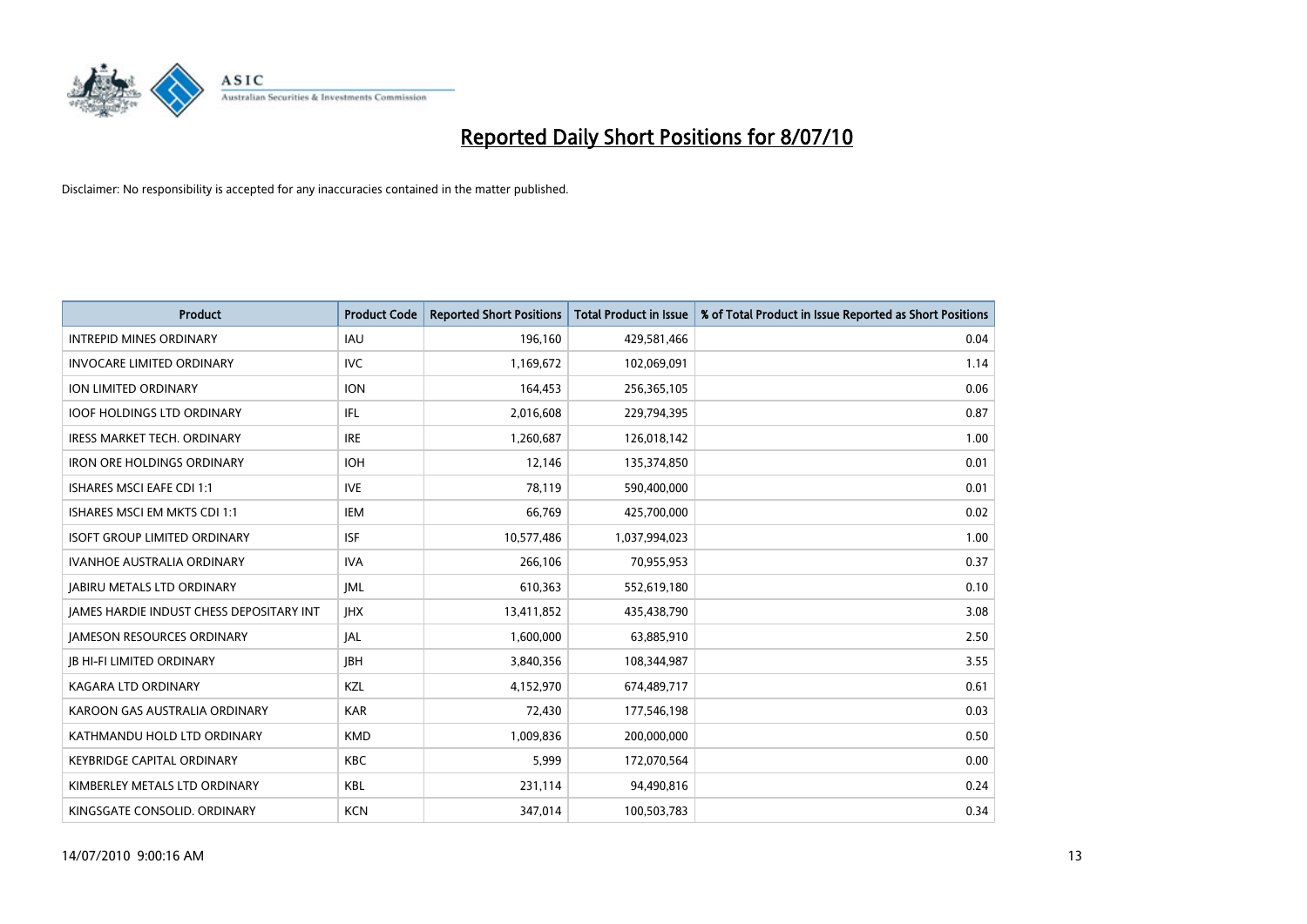

| <b>Product</b>                        | <b>Product Code</b> | <b>Reported Short Positions</b> | <b>Total Product in Issue</b> | % of Total Product in Issue Reported as Short Positions |
|---------------------------------------|---------------------|---------------------------------|-------------------------------|---------------------------------------------------------|
| LEIGHTON HOLDINGS ORDINARY            | LEI                 | 2,812,032                       | 300,687,299                   | 0.92                                                    |
| LEND LEASE GROUP UNIT/ORD STAPLED     | LLC                 | 322,784                         | 565,558,754                   | 0.06                                                    |
| LIHIR GOLD LIMITED. ORDINARY          | LGL                 | 24,294,122                      | 2,368,729,935                 | 1.02                                                    |
| LINC ENERGY LTD ORDINARY              | <b>LNC</b>          | 1,522,758                       | 489,093,470                   | 0.30                                                    |
| LIOUEFIED NATURAL ORDINARY            | LNG                 | 142,662                         | 213,339,015                   | 0.07                                                    |
| <b>LYNAS CORPORATION ORDINARY</b>     | <b>LYC</b>          | 5,742,615                       | 1,655,499,093                 | 0.34                                                    |
| MAC SERVICES (THE) ORDINARY           | <b>MSL</b>          | 94,953                          | 165,966,692                   | 0.06                                                    |
| MACARTHUR COAL ORDINARY               | <b>MCC</b>          | 992,224                         | 254,333,109                   | 0.40                                                    |
| MACMAHON HOLDINGS ORDINARY            | <b>MAH</b>          | 11,727,662                      | 733,711,705                   | 1.58                                                    |
| MACO ATLAS ROADS GRP ORDINARY STAPLED | <b>MOA</b>          | 1,347,921                       | 452,345,907                   | 0.29                                                    |
| MACQUARIE GROUP LTD ORDINARY          | MQG                 | 6,482,609                       | 345,480,686                   | 1.86                                                    |
| <b>MANTRA RESOURCES ORDINARY</b>      | <b>MRU</b>          | 39,864                          | 130,229,188                   | 0.03                                                    |
| MAP GROUP STAPLED US PROHIBIT.        | <b>MAP</b>          | 6,097,166                       | 1,861,210,782                 | 0.34                                                    |
| <b>MARION ENERGY ORDINARY</b>         | <b>MAE</b>          | 374,994                         | 429,822,043                   | 0.09                                                    |
| MCPHERSON'S LTD ORDINARY              | <b>MCP</b>          | 4,064                           | 71,651,758                    | 0.00                                                    |
| MEDUSA MINING LTD ORDINARY            | <b>MML</b>          | 44,824                          | 187,584,911                   | 0.02                                                    |
| MELBOURNE IT LIMITED ORDINARY         | MLB                 | 136,143                         | 79,569,967                    | 0.17                                                    |
| MEO AUSTRALIA LTD ORDINARY            | <b>MEO</b>          | 831,509                         | 477,220,955                   | 0.17                                                    |
| <b>MERMAID MARINE ORDINARY</b>        | <b>MRM</b>          | 461,390                         | 186,844,825                   | 0.25                                                    |
| METCASH LIMITED ORDINARY              | <b>MTS</b>          | 19,657,833                      | 765,644,031                   | 2.56                                                    |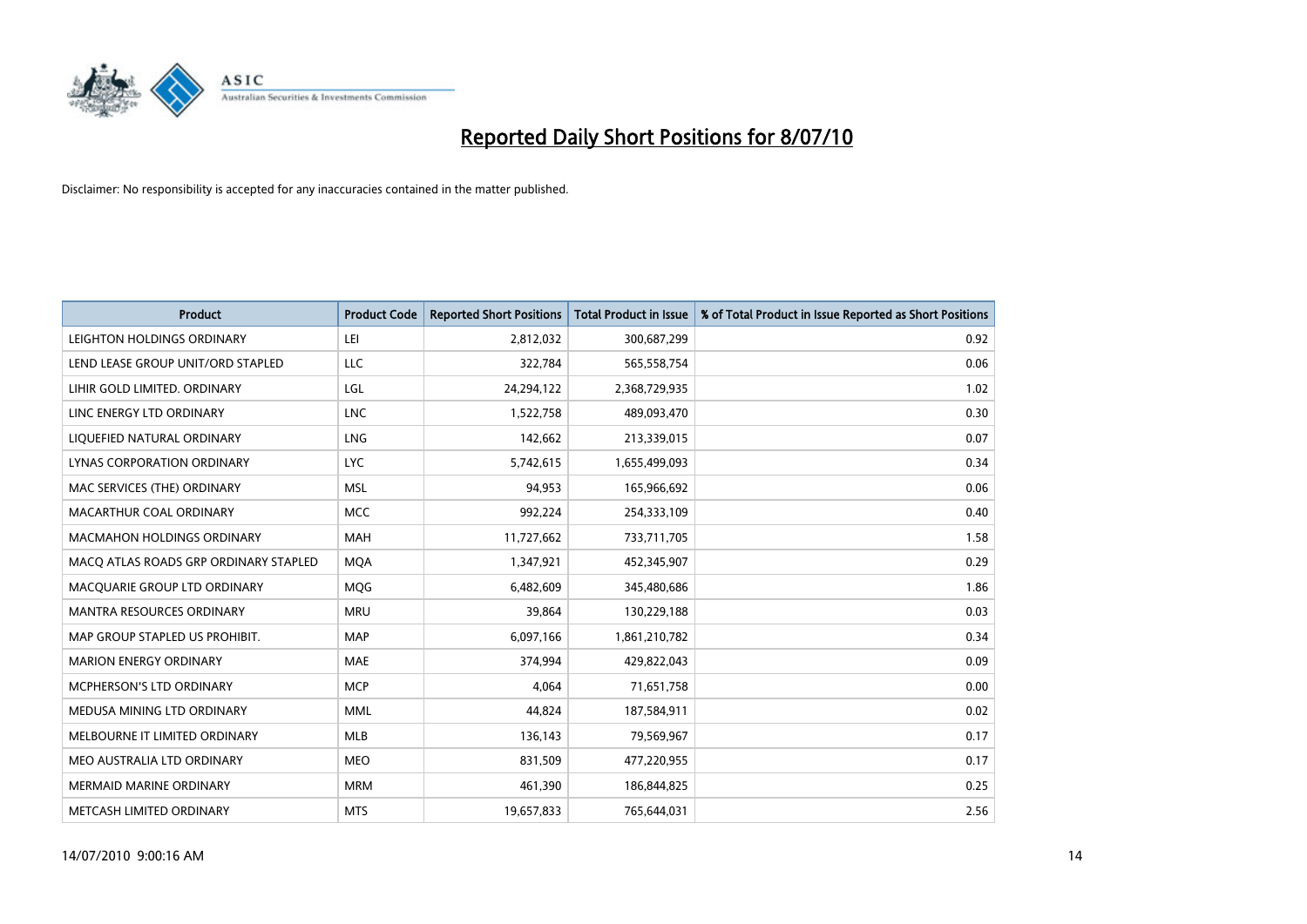

| <b>Product</b>                    | <b>Product Code</b> | <b>Reported Short Positions</b> | <b>Total Product in Issue</b> | % of Total Product in Issue Reported as Short Positions |
|-----------------------------------|---------------------|---------------------------------|-------------------------------|---------------------------------------------------------|
| METGASCO LIMITED ORDINARY         | <b>MEL</b>          | 412,445                         | 249,006,674                   | 0.16                                                    |
| MICLYN EXP OFFSHR ORDINARY        | <b>MIO</b>          | 206,024                         | 271,700,000                   | 0.07                                                    |
| MINARA RESOURCES ORDINARY         | <b>MRE</b>          | 1,714,100                       | 1,167,783,517                 | 0.14                                                    |
| MINCOR RESOURCES NL ORDINARY      | <b>MCR</b>          | 1,951,521                       | 200,184,686                   | 0.97                                                    |
| MINERAL DEPOSITS ORDINARY         | <b>MDL</b>          | 1,285,380                       | 580,576,525                   | 0.20                                                    |
| MINERAL RESOURCES, ORDINARY       | <b>MIN</b>          | 542,134                         | 161,231,458                   | 0.33                                                    |
| MIRABELA NICKEL LTD ORDINARY      | <b>MBN</b>          | 7,616,072                       | 367, 162, 725                 | 2.08                                                    |
| MIRVAC GROUP STAPLED SECURITIES   | <b>MGR</b>          | 11,704,813                      | 3,266,304,329                 | 0.35                                                    |
| MITCHELL COMMUNITCA, ORDINARY     | <b>MCU</b>          | 53,616                          | 301,654,653                   | 0.02                                                    |
| MOLOPO ENERGY LTD ORDINARY        | <b>MPO</b>          | 58,166                          | 250,665,548                   | 0.02                                                    |
| MOLY MINES LIMITED ORDINARY       | <b>MOL</b>          | 93,747                          | 363,916,323                   | 0.02                                                    |
| MONADELPHOUS GROUP ORDINARY       | <b>MND</b>          | 1,477,925                       | 86,459,327                    | 1.70                                                    |
| MORTGAGE CHOICE LTD ORDINARY      | <b>MOC</b>          | 119,715                         | 119,617,705                   | 0.10                                                    |
| MOSAIC OIL NL ORDINARY            | <b>MOS</b>          | 41,742                          | 821,710,775                   | 0.01                                                    |
| <b>MOUNT GIBSON IRON ORDINARY</b> | <b>MGX</b>          | 2,477,168                       | 1,079,570,693                 | 0.23                                                    |
| MURCHISON METALS LTD ORDINARY     | <b>MMX</b>          | 1,545,850                       | 435,384,268                   | 0.35                                                    |
| MYER HOLDINGS LTD ORDINARY        | <b>MYR</b>          | 7,900,324                       | 581,517,884                   | 1.35                                                    |
| MYSTATE LIMITED ORDINARY          | <b>MYS</b>          | 1,400                           | 67,411,055                    | 0.00                                                    |
| NATIONAL AUST. BANK ORDINARY      | <b>NAB</b>          | 14,014,043                      | 2,121,379,130                 | 0.65                                                    |
| NATURAL FUEL LIMITED ORDINARY     | <b>NFL</b>          |                                 | 506,612,127                   | 0.00                                                    |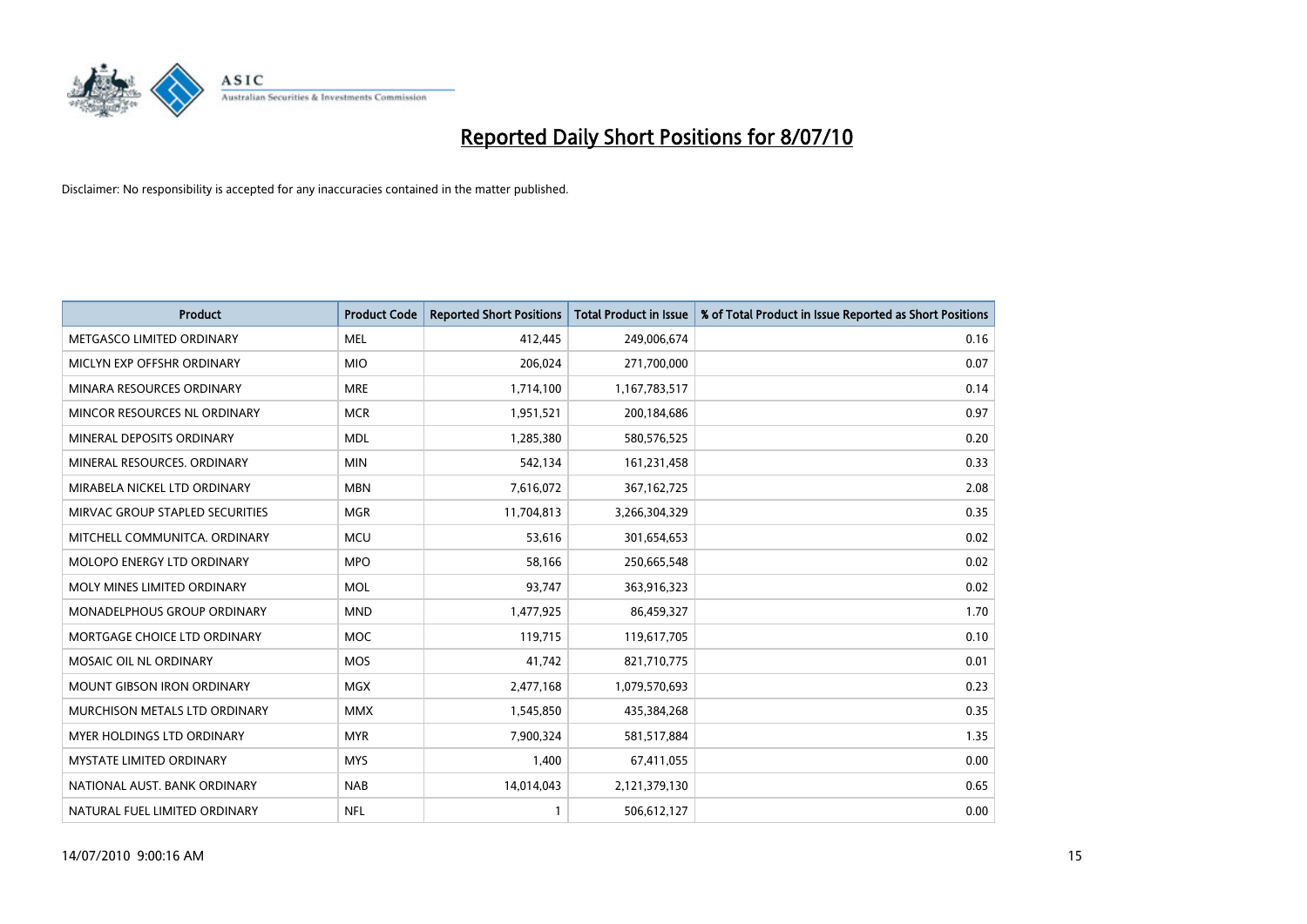

| <b>Product</b>                        | <b>Product Code</b> | <b>Reported Short Positions</b> | <b>Total Product in Issue</b> | % of Total Product in Issue Reported as Short Positions |
|---------------------------------------|---------------------|---------------------------------|-------------------------------|---------------------------------------------------------|
| NAVITAS LIMITED ORDINARY              | <b>NVT</b>          | 1,056,669                       | 342,361,526                   | 0.30                                                    |
| NEPTUNE MARINE ORDINARY               | <b>NMS</b>          | 3,049,273                       | 429,842,672                   | 0.71                                                    |
| NEW HOPE CORPORATION ORDINARY         | <b>NHC</b>          | 274,202                         | 827,730,549                   | 0.03                                                    |
| NEWCREST MINING ORDINARY              | <b>NCM</b>          | 23,608,749                      | 483,493,006                   | 4.88                                                    |
| NEWS CORP A NON-VOTING CDI            | <b>NWSLV</b>        | 724,252                         | 1,824,115,303                 | 0.04                                                    |
| NEWS CORP B VOTING CDI                | <b>NWS</b>          | 7,875,126                       | 798,520,953                   | 0.97                                                    |
| NEXBIS LIMITED ORDINARY               | <b>NBS</b>          | 63,733                          | 498,972,940                   | 0.01                                                    |
| NEXUS ENERGY LIMITED ORDINARY         | <b>NXS</b>          | 6,865,841                       | 958,061,849                   | 0.71                                                    |
| NIB HOLDINGS LIMITED ORDINARY         | <b>NHF</b>          | 107,670                         | 495,431,427                   | 0.02                                                    |
| NIDO PETROLEUM ORDINARY               | <b>NDO</b>          | 14,333,131                      | 1,080,658,378                 | 1.32                                                    |
| NKWE PLATINUM 10C US COMMON           | <b>NKP</b>          | 107,546                         | 556,627,684                   | 0.02                                                    |
| NORTHERN CREST ORDINARY               | <b>NOC</b>          | 24,345                          | 116,074,781                   | 0.02                                                    |
| NORTHERN IRON LTD ORDINARY            | <b>NFE</b>          | 560,331                         | 292,204,786                   | 0.16                                                    |
| NOVOGEN LIMITED ORDINARY              | <b>NRT</b>          | 163,624                         | 102,125,894                   | 0.16                                                    |
| NRW HOLDINGS LIMITED ORDINARY         | <b>NWH</b>          | 479,565                         | 251,223,000                   | 0.18                                                    |
| NUFARM LIMITED ORDINARY               | <b>NUF</b>          | 1,225,153                       | 261,775,731                   | 0.46                                                    |
| OAKTON LIMITED ORDINARY               | <b>OKN</b>          | 524,105                         | 91,913,485                    | 0.56                                                    |
| OCEANAGOLD CORP. CHESS DEPOSITARY INT | <b>OGC</b>          | 518,147                         | 228,198,170                   | 0.23                                                    |
| OCEANIA CAPITAL LTD ORDINARY          | <b>OCP</b>          | 2,500                           | 91,921,295                    | 0.00                                                    |
| OIL SEARCH LTD ORDINARY               | OSH                 | 4,476,154                       | 1,308,279,222                 | 0.31                                                    |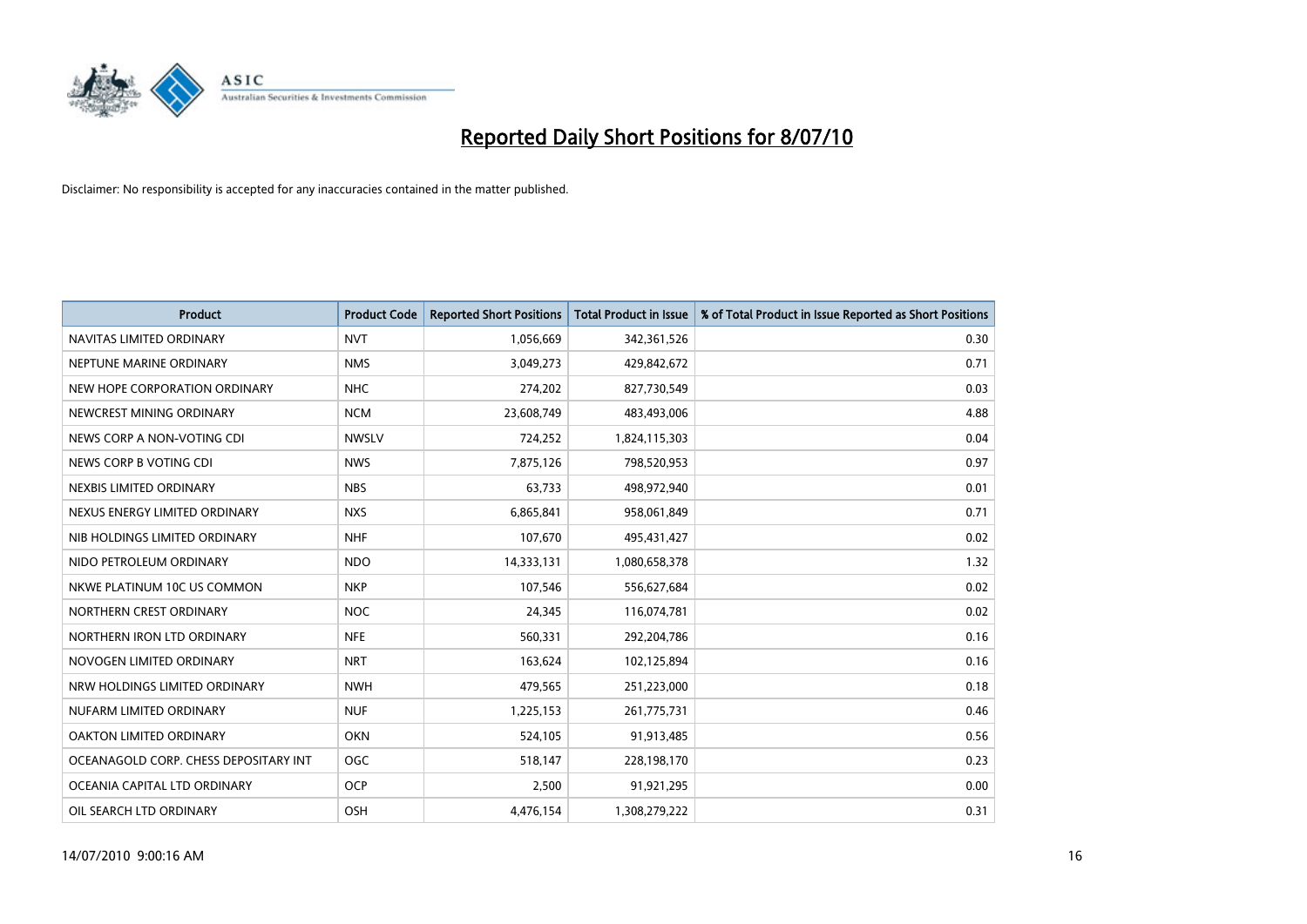

| <b>Product</b>                 | <b>Product Code</b> | <b>Reported Short Positions</b> | <b>Total Product in Issue</b> | % of Total Product in Issue Reported as Short Positions |
|--------------------------------|---------------------|---------------------------------|-------------------------------|---------------------------------------------------------|
| OM HOLDINGS LIMITED ORDINARY   | OMH                 | 432,819                         | 498,485,150                   | 0.09                                                    |
| ONESTEEL LIMITED ORDINARY      | OST                 | 7,052,358                       | 1,331,583,166                 | 0.53                                                    |
| ORICA LIMITED ORDINARY         | ORI                 | 1,583,416                       | 362,100,430                   | 0.44                                                    |
| ORIGIN ENERGY ORDINARY         | <b>ORG</b>          | 2,310,997                       | 880,668,872                   | 0.26                                                    |
| OTTO ENERGY LIMITED ORDINARY   | OEL                 | 109,204                         | 1,134,540,071                 | 0.01                                                    |
| OZ MINERALS ORDINARY           | <b>OZL</b>          | 49,122,266                      | 3,121,339,730                 | 1.58                                                    |
| <b>PACIFIC BRANDS ORDINARY</b> | <b>PBG</b>          | 6,095,243                       | 931,386,248                   | 0.66                                                    |
| PALADIN ENERGY LTD ORDINARY    | <b>PDN</b>          | 12,940,664                      | 717,142,802                   | 1.81                                                    |
| PAN PACIFIC PETROL. ORDINARY   | PPP                 | 21,527                          | 588,612,110                   | 0.00                                                    |
| PANAUST LIMITED ORDINARY       | <b>PNA</b>          | 13,078,393                      | 2,953,925,939                 | 0.43                                                    |
| PANORAMIC RESOURCES ORDINARY   | PAN                 | 173,622                         | 205,262,842                   | 0.08                                                    |
| PAPERLINX LIMITED ORDINARY     | <b>PPX</b>          | 13,860,426                      | 603,580,761                   | 2.28                                                    |
| PATTIES FOODS LTD ORDINARY     | PFL                 |                                 | 138,908,853                   | 0.00                                                    |
| PEET LIMITED ORDINARY          | <b>PPC</b>          | 161,280                         | 300,681,486                   | 0.05                                                    |
| PENINSULA MINERALS ORDINARY    | <b>PEN</b>          | 5,000                           | 1,628,249,898                 | 0.00                                                    |
| PERILYA LIMITED ORDINARY       | PEM                 | 428,807                         | 526,075,563                   | 0.08                                                    |
| PERPETUAL LIMITED ORDINARY     | PPT                 | 2,277,566                       | 43,417,478                    | 5.27                                                    |
| PERSEUS MINING LTD ORDINARY    | PRU                 | 109,497                         | 417,432,088                   | 0.02                                                    |
| PETSEC ENERGY ORDINARY         | <b>PSA</b>          | 223,332                         | 231,283,622                   | 0.10                                                    |
| PHARMAXIS LTD ORDINARY         | <b>PXS</b>          | 1,042,399                       | 225,410,234                   | 0.46                                                    |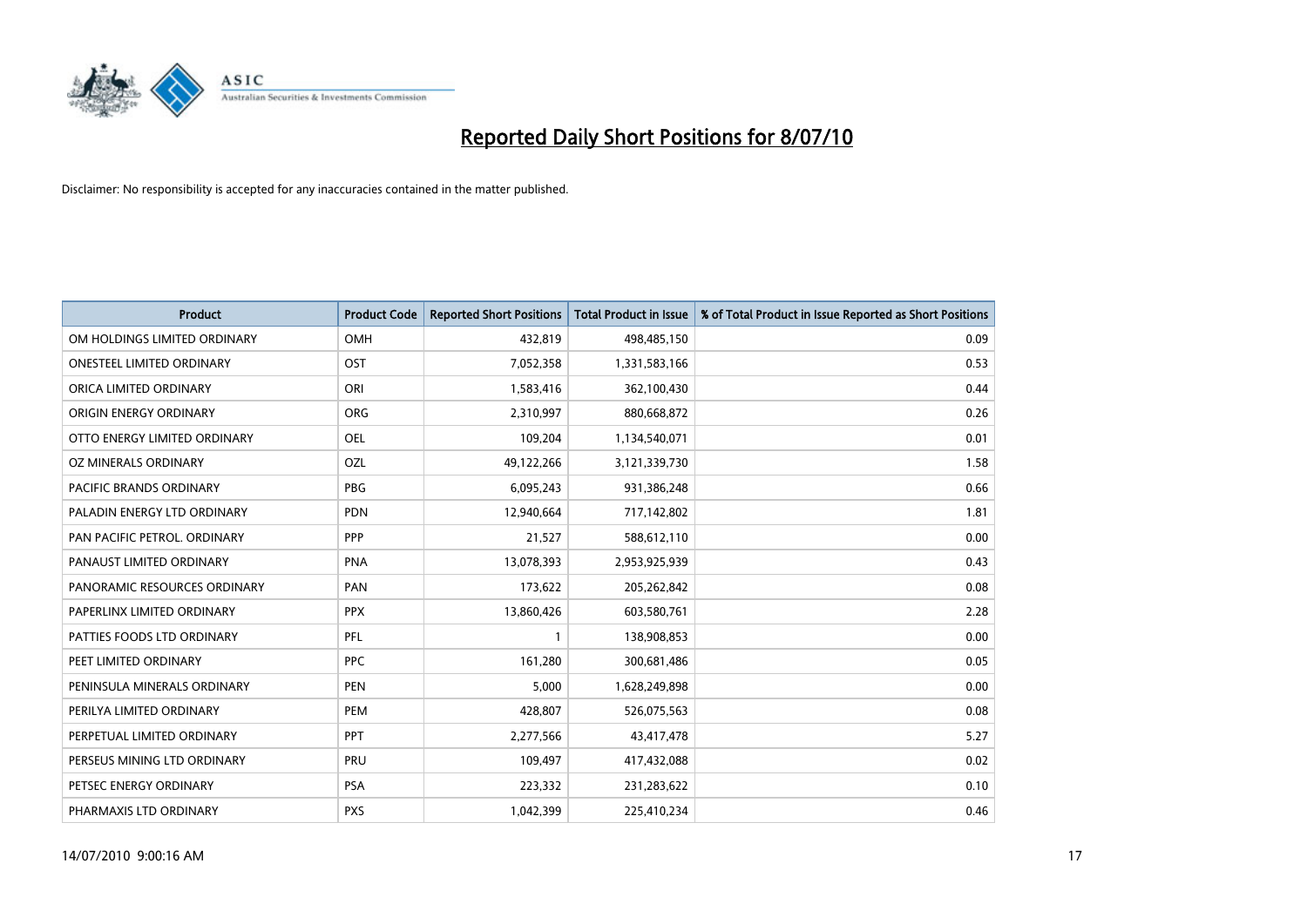

| <b>Product</b>                       | <b>Product Code</b> | <b>Reported Short Positions</b> | Total Product in Issue | % of Total Product in Issue Reported as Short Positions |
|--------------------------------------|---------------------|---------------------------------|------------------------|---------------------------------------------------------|
| PHOTON GROUP LTD ORDINARY            | PGA                 | 965,265                         | 187,440,645            | 0.51                                                    |
| PIKE RIVER COAL ORDINARY             | <b>PRC</b>          | 506,320                         | 404,971,067            | 0.13                                                    |
| PLATINUM ASSET ORDINARY              | <b>PTM</b>          | 2,976,059                       | 561,347,878            | 0.52                                                    |
| PLATINUM AUSTRALIA ORDINARY          | PLA                 | 4,038,760                       | 321,130,521            | 1.24                                                    |
| PLATINUM CAPITAL LTD ORDINARY        | <b>PMC</b>          |                                 | 162,258,814            | 0.00                                                    |
| PMP LIMITED ORDINARY                 | <b>PMP</b>          | 920,446                         | 335,348,483            | 0.27                                                    |
| PORT BOUVARD LIMITED ORDINARY        | PBD                 | 6,754                           | 509,132,195            | 0.00                                                    |
| PREMIER INVESTMENTS ORDINARY         | <b>PMV</b>          | 141,015                         | 155,030,045            | 0.08                                                    |
| PRIMARY HEALTH CARE ORDINARY         | <b>PRY</b>          | 7,703,870                       | 491,366,342            | 1.55                                                    |
| PRIME INFR GROUP. STAPLED SECURITIES | PIH                 | 1,409,124                       | 351,776,795            | 0.40                                                    |
| PRIME MEDIA GRP LTD ORDINARY         | <b>PRT</b>          | $\overline{2}$                  | 366,330,394            | 0.00                                                    |
| PRIMEAG AUSTRALIA ORDINARY           | PAG                 | 488,030                         | 150,569,976            | 0.32                                                    |
| PROGEN PHARMACEUTIC ORDINARY         | PGL                 | 151,596                         | 24,709,097             | 0.61                                                    |
| PROGRAMMED ORDINARY                  | <b>PRG</b>          | 348,809                         | 118,169,908            | 0.30                                                    |
| <b>PSIVIDA CORP CDI 1:1</b>          | <b>PVA</b>          | 6,878                           | 7,849,757              | 0.09                                                    |
| <b>QANTAS AIRWAYS ORDINARY</b>       | QAN                 | 4,324,921                       | 2,265,123,620          | 0.19                                                    |
| <b>OBE INSURANCE GROUP ORDINARY</b>  | OBE                 | 16,292,960                      | 1,035,064,820          | 1.55                                                    |
| RAMELIUS RESOURCES ORDINARY          | <b>RMS</b>          | 12,533                          | 291,191,453            | 0.00                                                    |
| RAMSAY HEALTH CARE ORDINARY          | <b>RHC</b>          | 2,581,248                       | 202,081,252            | 1.27                                                    |
| <b>RCR TOMLINSON ORDINARY</b>        | <b>RCR</b>          | 68,067                          | 131,860,172            | 0.05                                                    |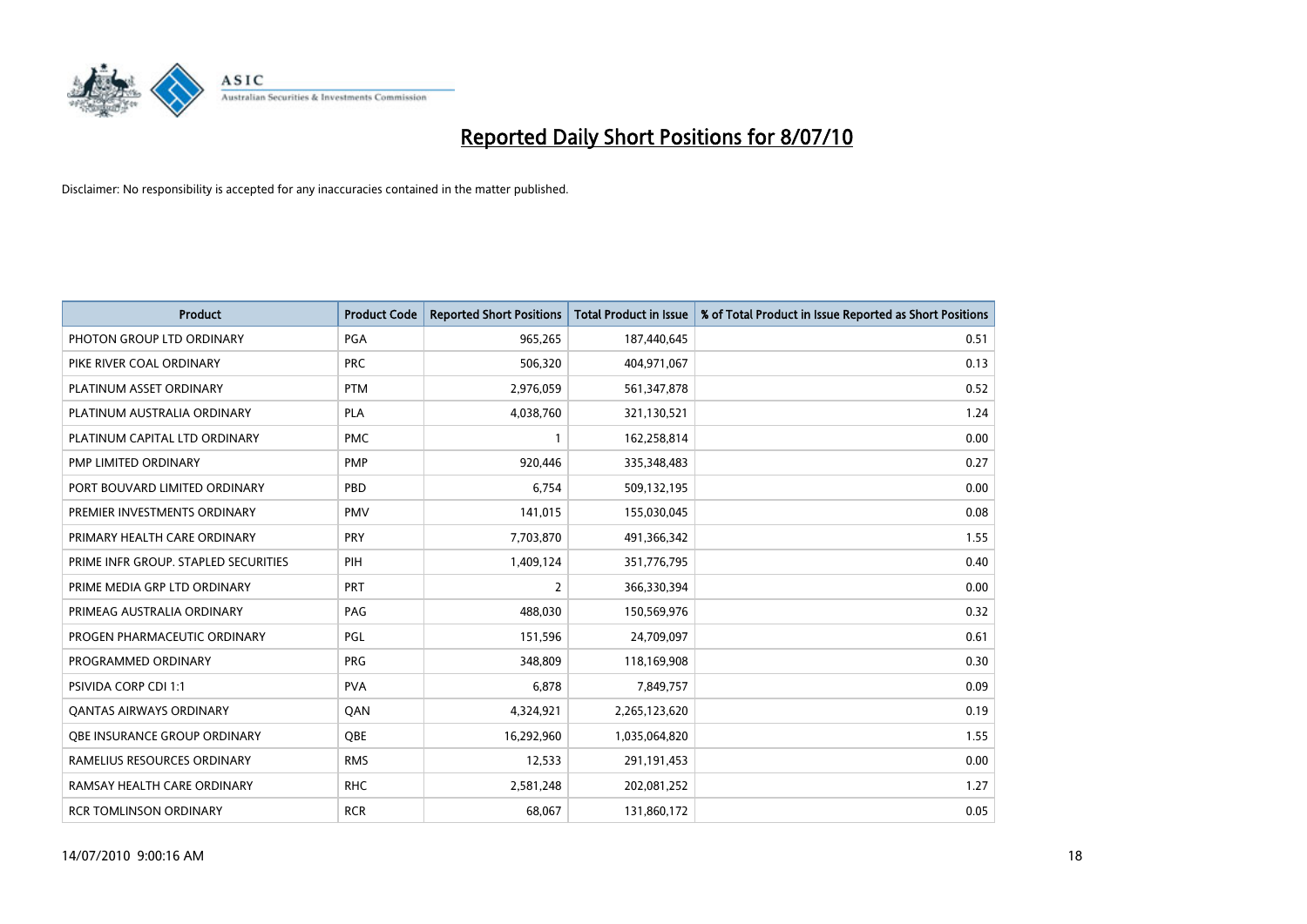

| <b>Product</b>                      | <b>Product Code</b> | <b>Reported Short Positions</b> | <b>Total Product in Issue</b> | % of Total Product in Issue Reported as Short Positions |
|-------------------------------------|---------------------|---------------------------------|-------------------------------|---------------------------------------------------------|
| <b>REA GROUP ORDINARY</b>           | <b>REA</b>          | 36,250                          | 128,439,366                   | 0.03                                                    |
| <b>RED FORK ENERGY ORDINARY</b>     | <b>RFE</b>          | 7.696                           | 139,535,000                   | 0.01                                                    |
| REDFLEX HOLDINGS ORDINARY           | <b>RDF</b>          | 290                             | 110,010,757                   | 0.00                                                    |
| REECE AUSTRALIA LTD. ORDINARY       | <b>REH</b>          | 6,082                           | 99,600,000                    | 0.01                                                    |
| REED RESOURCES LTD ORDINARY         | <b>RDR</b>          | 268,205                         | 177, 271, 768                 | 0.15                                                    |
| <b>REGIS RESOURCES ORDINARY</b>     | <b>RRL</b>          | 32,815                          | 394,784,125                   | 0.00                                                    |
| RESMED INC CDI 10:1                 | <b>RMD</b>          | 1,359,134                       | 772,670,160                   | 0.17                                                    |
| <b>RESOLUTE MINING ORDINARY</b>     | <b>RSG</b>          | 434,293                         | 392,586,434                   | 0.11                                                    |
| <b>RESOURCE GENERATION ORDINARY</b> | <b>RES</b>          | 157,911                         | 164,412,477                   | 0.10                                                    |
| REVERSE CORP LIMITED ORDINARY       | <b>REF</b>          | 25,141                          | 92,382,175                    | 0.03                                                    |
| RHG LIMITED ORDINARY                | <b>RHG</b>          | 62,245                          | 317,910,688                   | 0.02                                                    |
| <b>RIDLEY CORPORATION ORDINARY</b>  | <b>RIC</b>          | 53,937                          | 307,817,071                   | 0.02                                                    |
| RIO TINTO LIMITED ORDINARY          | <b>RIO</b>          | 11,565,538                      | 606,831,240                   | 1.90                                                    |
| <b>RIVERCITY MOTORWAY STAPLED</b>   | <b>RCY</b>          | 3,840,099                       | 957,010,115                   | 0.39                                                    |
| RIVERSDALE MINING ORDINARY          | <b>RIV</b>          | 462,649                         | 200,118,524                   | 0.22                                                    |
| ROC OIL COMPANY ORDINARY            | <b>ROC</b>          | 2,603,975                       | 713,154,560                   | 0.37                                                    |
| SAI GLOBAL LIMITED ORDINARY         | SAI                 | 117,592                         | 159,581,559                   | 0.06                                                    |
| SALMAT LIMITED ORDINARY             | <b>SLM</b>          | 96,567                          | 159,131,983                   | 0.05                                                    |
| SANDFIRE RESOURCES ORDINARY         | <b>SFR</b>          | 136,551                         | 130,909,760                   | 0.09                                                    |
| <b>SANTOS LTD ORDINARY</b>          | <b>STO</b>          | 3,403,021                       | 832,552,523                   | 0.40                                                    |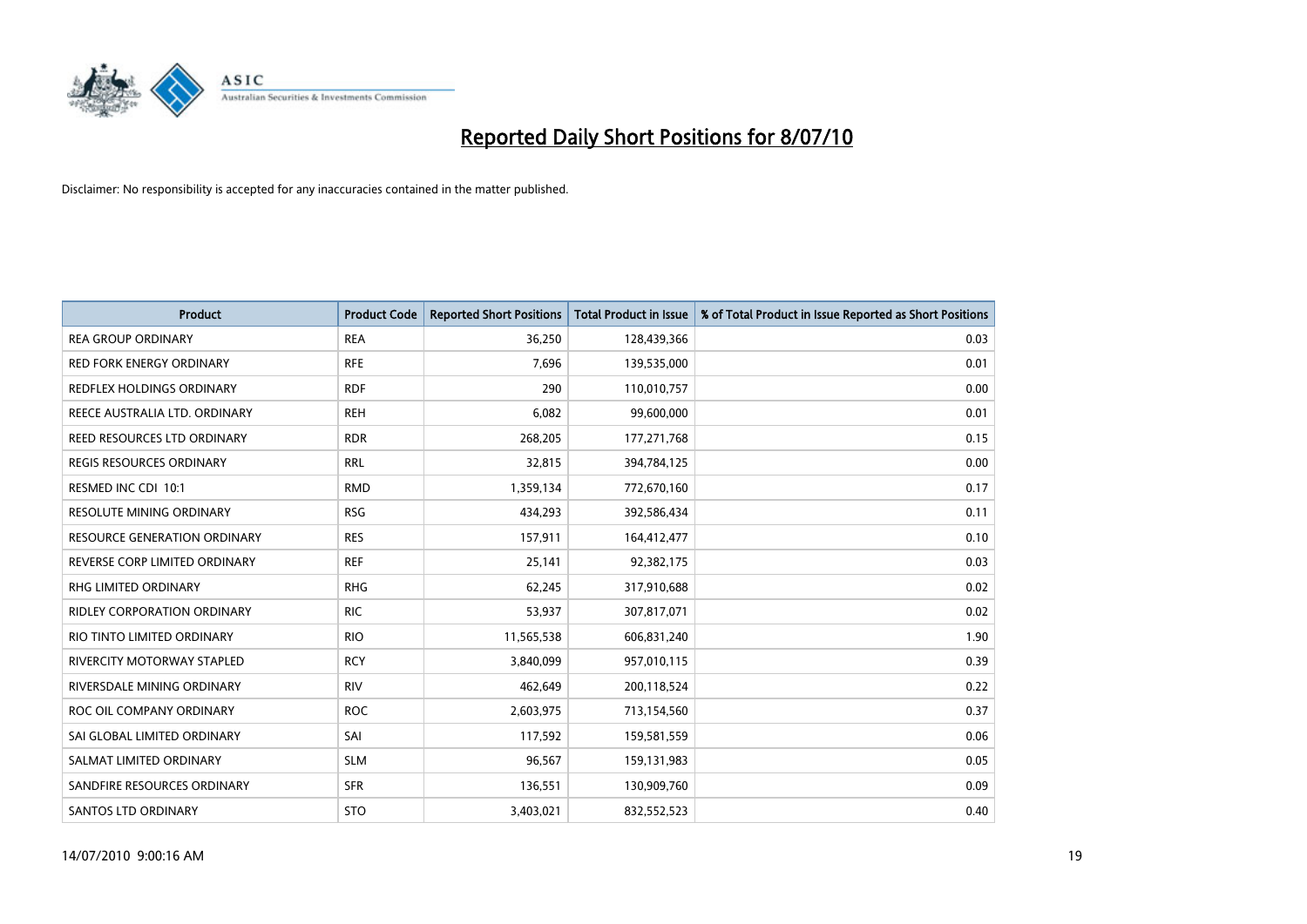

| <b>Product</b>                           | <b>Product Code</b> | <b>Reported Short Positions</b> | <b>Total Product in Issue</b> | % of Total Product in Issue Reported as Short Positions |
|------------------------------------------|---------------------|---------------------------------|-------------------------------|---------------------------------------------------------|
| SEDGMAN LIMITED ORDINARY                 | <b>SDM</b>          | 177,838                         | 205,986,681                   | 0.08                                                    |
| SEEK LIMITED ORDINARY                    | <b>SEK</b>          | 3,537,246                       | 336,584,488                   | 1.04                                                    |
| SENETAS CORPORATION ORDINARY             | <b>SEN</b>          | 756,999                         | 461,522,263                   | 0.16                                                    |
| SERVCORP LIMITED ORDINARY                | SRV                 | 509,040                         | 98,440,807                    | 0.51                                                    |
| SERVICE STREAM ORDINARY                  | <b>SSM</b>          | 344,663                         | 283,418,867                   | 0.12                                                    |
| SEVEN GROUP HOLDINGS ORDINARY            | <b>SVW</b>          | 1,133,006                       | 305,410,281                   | 0.38                                                    |
| SEVEN NETWORK ORDINARY                   | <b>SEV</b>          | 46.946                          | 190,410,281                   | 0.02                                                    |
| SIGMA PHARMACEUTICAL ORDINARY            | SIP                 | 11,243,493                      | 1,178,626,572                 | 0.94                                                    |
| SILEX SYSTEMS ORDINARY                   | <b>SLX</b>          | 130,706                         | 149,073,532                   | 0.08                                                    |
| SILVER LAKE RESOURCE ORDINARY            | <b>SLR</b>          | 120,429                         | 178,757,838                   | 0.07                                                    |
| SIMS METAL MGMT LTD ORDINARY             | SGM                 | 1,803,812                       | 203,891,295                   | 0.86                                                    |
| SINGAPORE TELECOMM. CHESS DEPOSITARY INT | SGT                 | 4,942,326                       | 440,346,022                   | 1.13                                                    |
| SKILLED GROUP LTD ORDINARY               | <b>SKE</b>          | 221,193                         | 190,738,408                   | 0.11                                                    |
| SKY CITY ENTERTAIN, ORDINARY             | <b>SKC</b>          | 6,750,341                       | 575,114,687                   | 1.17                                                    |
| <b>SKY NETWORK ORDINARY</b>              | <b>SKT</b>          | 1,378,700                       | 389,139,785                   | 0.35                                                    |
| SMS MANAGEMENT. ORDINARY                 | SMX                 | 168,160                         | 66,781,500                    | 0.26                                                    |
| SONIC HEALTHCARE ORDINARY                | <b>SHL</b>          | 2,545,332                       | 388,429,875                   | 0.64                                                    |
| SOUL PATTINSON (W.H) ORDINARY            | <b>SOL</b>          | 54,920                          | 238,640,580                   | 0.03                                                    |
| SP AUSNET STAPLED SECURITIES             | <b>SPN</b>          | 1,217,070                       | 2,748,353,504                 | 0.04                                                    |
| SPARK INFRASTRUCTURE STAPLED SECURITIES  | SKI                 | 4,918,358                       | 1,031,911,394                 | 0.47                                                    |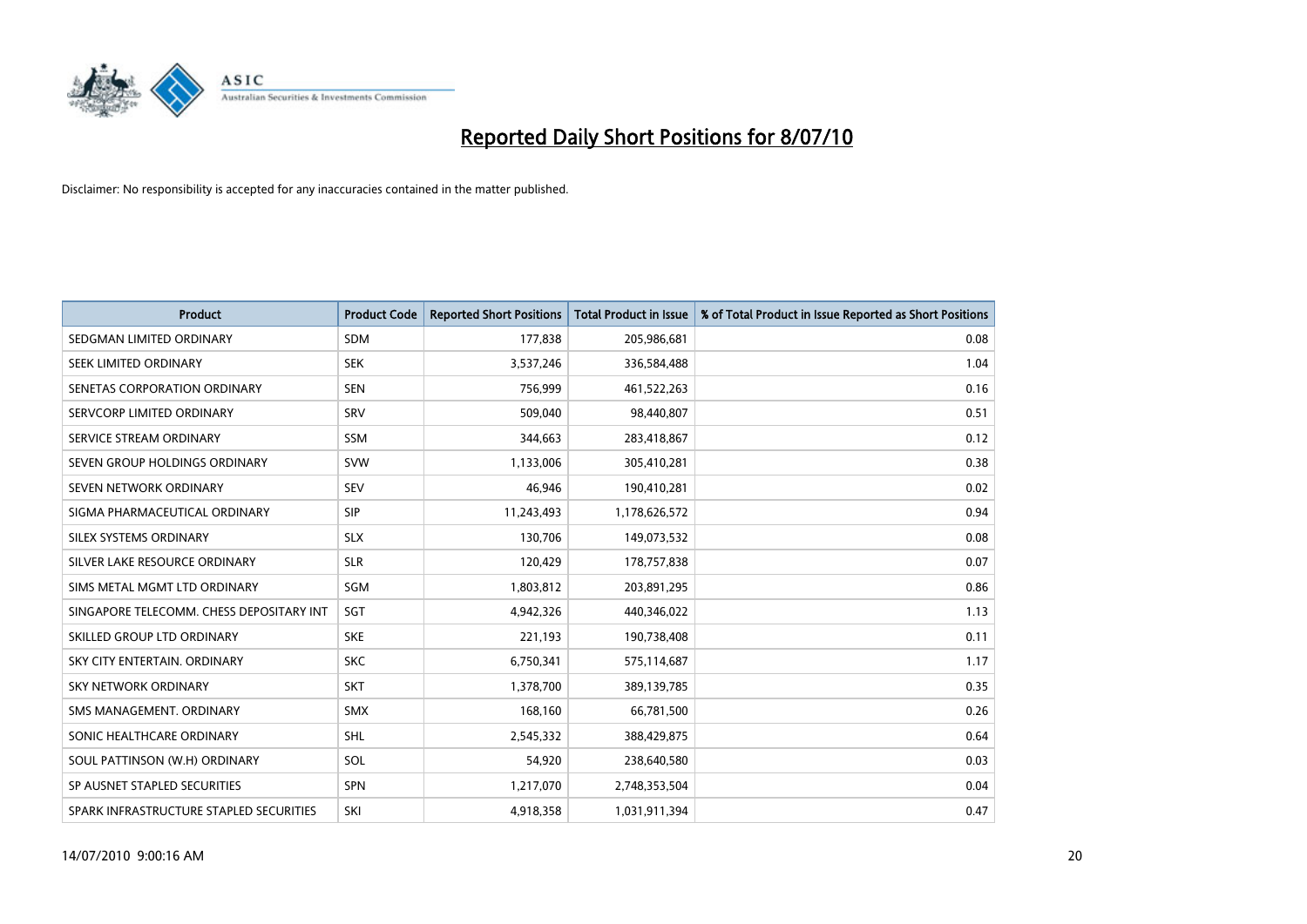

| <b>Product</b>                       | <b>Product Code</b> | <b>Reported Short Positions</b> | Total Product in Issue | % of Total Product in Issue Reported as Short Positions |
|--------------------------------------|---------------------|---------------------------------|------------------------|---------------------------------------------------------|
| SPDR 200 FUND ETF UNITS              | <b>STW</b>          | 7,008                           | 56,779,172             | 0.01                                                    |
| SPECIALTY FASHION ORDINARY           | SFH                 | 1,201,978                       | 190,964,693            | 0.63                                                    |
| SPOTLESS GROUP LTD ORDINARY          | <b>SPT</b>          | 1,095,959                       | 259,309,656            | 0.41                                                    |
| ST BARBARA LIMITED ORDINARY          | SBM                 | 37,472,003                      | 1,952,668,407          | 1.93                                                    |
| STAGING CONNECTIONS ORDINARY         | <b>STG</b>          | 2,917,189                       | 783,175,134            | 0.37                                                    |
| STH AMERICAN COR LTD ORDINARY        | SAY                 | 9,200                           | 192,891,831            | 0.00                                                    |
| STHN CROSS MEDIA ORDINARY            | SXL                 | 334,233                         | 378,827,750            | 0.09                                                    |
| STOCKLAND UNITS/ORD STAPLED          | SGP                 | 10,136,555                      | 2,383,036,717          | 0.42                                                    |
| STRAITS RESOURCES ORDINARY           | SRL                 | 3,509,905                       | 255,203,613            | 1.38                                                    |
| <b>STW COMMUNICATIONS ORDINARY</b>   | SGN                 | 378,543                         | 364,310,964            | 0.10                                                    |
| SUNCORP-METWAY, ORDINARY             | <b>SUN</b>          | 7,095,033                       | 1,281,390,524          | 0.53                                                    |
| SUNDANCE RESOURCES ORDINARY          | <b>SDL</b>          | 7,446,865                       | 2,709,995,932          | 0.26                                                    |
| SUNLAND GROUP LTD ORDINARY           | <b>SDG</b>          | 78,564                          | 251,107,692            | 0.02                                                    |
| SUPER CHEAP AUTO GRP ORDINARY        | SUL                 | 16,727                          | 127,532,302            | 0.01                                                    |
| <b>SWICK MINING ORDINARY</b>         | <b>SWK</b>          | 1,548                           | 236,724,970            | 0.00                                                    |
| SYMEX HOLDINGS ORDINARY              | SYM                 | 6,633                           | 125,037,628            | 0.01                                                    |
| <b>TABCORP HOLDINGS LTD ORDINARY</b> | <b>TAH</b>          | 2,608,844                       | 612,625,759            | 0.44                                                    |
| TALENT2 INTERNATION ORDINARY         | <b>TWO</b>          | 7                               | 140,567,607            | 0.00                                                    |
| TAP OIL LIMITED ORDINARY             | <b>TAP</b>          | 353,145                         | 156,485,921            | 0.23                                                    |
| TASSAL GROUP LIMITED ORDINARY        | <b>TGR</b>          | 3,063,380                       | 144,197,882            | 2.12                                                    |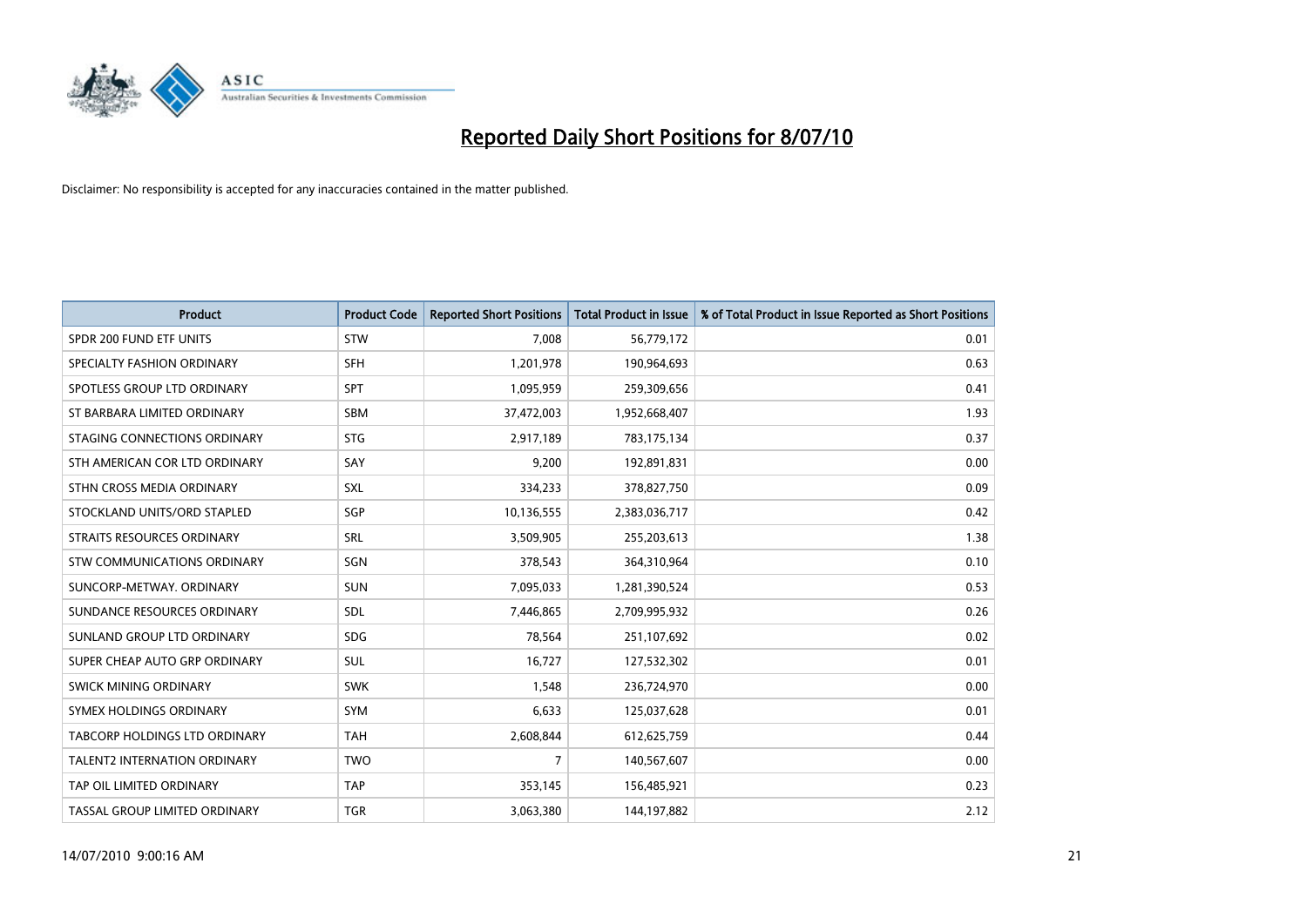

| <b>Product</b>                          | <b>Product Code</b> | <b>Reported Short Positions</b> | <b>Total Product in Issue</b> | % of Total Product in Issue Reported as Short Positions |
|-----------------------------------------|---------------------|---------------------------------|-------------------------------|---------------------------------------------------------|
| <b>TATTS GROUP LTD ORDINARY</b>         | <b>TTS</b>          | 6,302,804                       | 1,281,937,479                 | 0.48                                                    |
| TELECOM CORPORATION ORDINARY            | <b>TEL</b>          | 43,571,287                      | 1,920,694,831                 | 2.27                                                    |
| TELSTRA CORPORATION, ORDINARY           | <b>TLS</b>          | 58,265,651                      | 12,443,074,357                | 0.47                                                    |
| TEN NETWORK HOLDINGS ORDINARY           | <b>TEN</b>          | 10,856,066                      | 1,045,236,720                 | 1.03                                                    |
| TFS CORPORATION LTD ORDINARY            | <b>TFC</b>          | 69,726                          | 227,360,909                   | 0.03                                                    |
| THE REJECT SHOP ORDINARY                | <b>TRS</b>          | 14,509                          | 26,033,570                    | 0.06                                                    |
| THOR MINING PLC CHESS DEPOSITARY        | <b>THR</b>          | 2.307                           | 133,236,757                   | 0.00                                                    |
| THORN GROUP LIMITED ORDINARY            | <b>TGA</b>          | 2,360                           | 129,441,655                   | 0.00                                                    |
| TIMBERCORP LIMITED ORDINARY             | <b>TIM</b>          | 2,945,554                       | 352,071,429                   | 0.84                                                    |
| <b>TISHMAN SPEYER UNITS</b>             | <b>TSO</b>          | 50,626                          | 338,440,904                   | 0.01                                                    |
| TNG LIMITED ORDINARY                    | <b>TNG</b>          | 4,321                           | 258,055,076                   | 0.00                                                    |
| TOLL HOLDINGS LTD ORDINARY              | <b>TOL</b>          | 8,045,242                       | 702,867,609                   | 1.14                                                    |
| TORO ENERGY LIMITED ORDINARY            | <b>TOE</b>          | 35,404                          | 964,936,676                   | 0.00                                                    |
| <b>TOWER AUSTRALIA ORDINARY</b>         | <b>TAL</b>          | 3,490,091                       | 415,928,881                   | 0.83                                                    |
| <b>TOWER LIMITED ORDINARY</b>           | <b>TWR</b>          | 689,540                         | 260,631,787                   | 0.26                                                    |
| TOX FREE SOLUTIONS ORDINARY             | <b>TOX</b>          | 23,856                          | 91,574,000                    | 0.02                                                    |
| TPG TELECOM LIMITED ORDINARY            | <b>TPM</b>          | 203,547                         | 767,849,104                   | 0.03                                                    |
| TRANSFIELD SERV INFR STAPLED SECURITIES | <b>TSI</b>          | 470,695                         | 432,184,488                   | 0.11                                                    |
| <b>TRANSFIELD SERVICES ORDINARY</b>     | <b>TSE</b>          | 86,653                          | 414,278,904                   | 0.03                                                    |
| TRANSPACIFIC INDUST, ORDINARY           | <b>TPI</b>          | 12,425,429                      | 960,638,735                   | 1.28                                                    |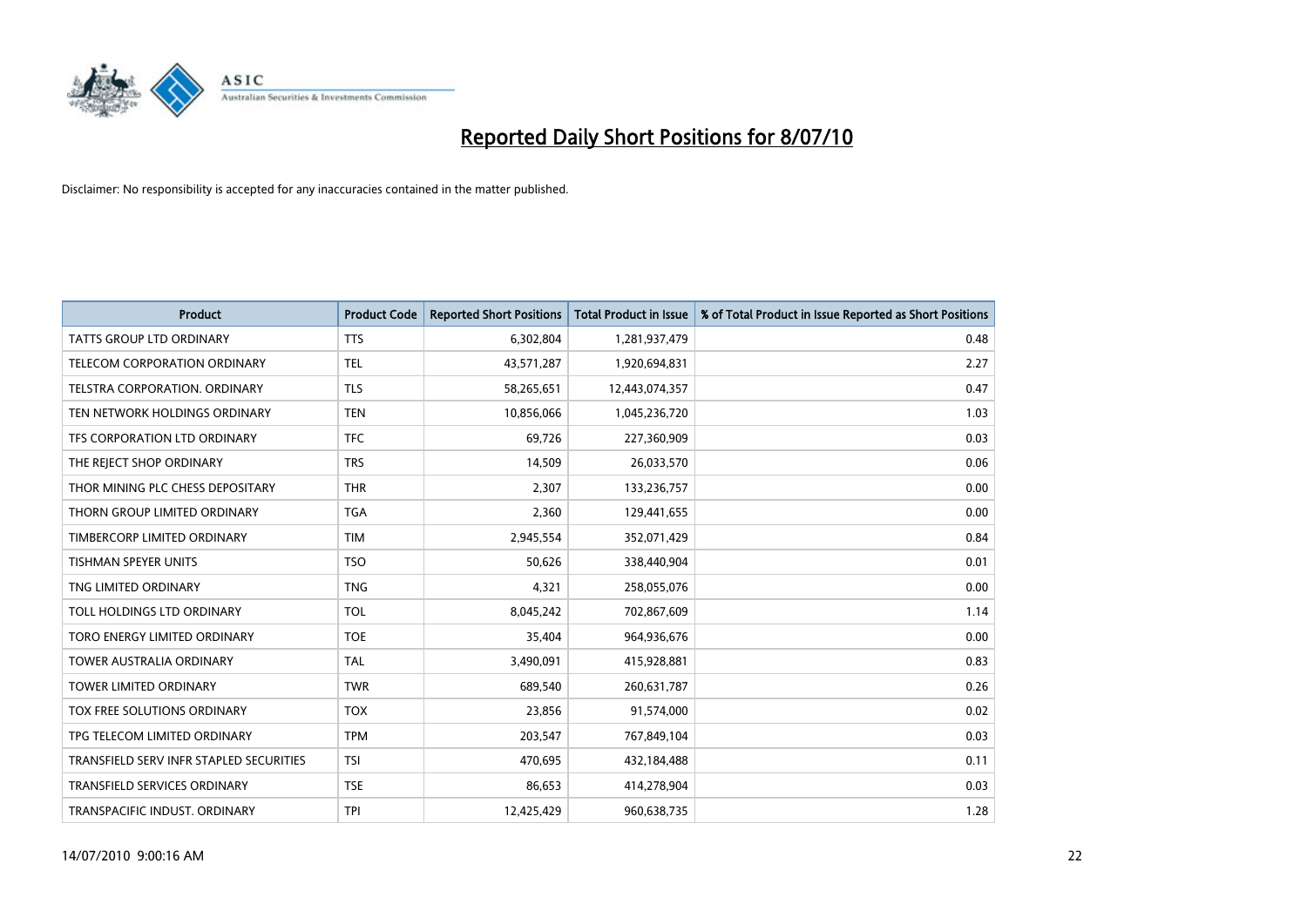

| <b>Product</b>                            | <b>Product Code</b> | <b>Reported Short Positions</b> | <b>Total Product in Issue</b> | % of Total Product in Issue Reported as Short Positions |
|-------------------------------------------|---------------------|---------------------------------|-------------------------------|---------------------------------------------------------|
| TRANSURBAN GROUP TRIPLE STAPLED SEC.      | <b>TCL</b>          | 8,904,208                       | 1,414,667,986                 | 0.62                                                    |
| TRINITY GROUP STAPLED SECURITIES          | <b>TCO</b>          | 3,419                           | 231,701,539                   | 0.00                                                    |
| TROY RESOURCES NL ORDINARY                | <b>TRY</b>          | 405,069                         | 87,474,323                    | 0.46                                                    |
| UGL LIMITED ORDINARY                      | UGL                 | 4,575,396                       | 165,928,705                   | 2.72                                                    |
| UNILIFE CORPORATION CDI 6:1               | <b>UNS</b>          | 47,243                          | 240,207,302                   | 0.02                                                    |
| UXC LIMITED ORDINARY                      | <b>UXC</b>          | 1,116,365                       | 295,623,019                   | 0.37                                                    |
| VALAD PROPERTY GROUP STAPLED US PROHIBIT. | <b>VPG</b>          | 660,734                         | 2,287,682,926                 | 0.03                                                    |
| VDM GROUP LIMITED ORDINARY                | <b>VMG</b>          | 11,116                          | 195,613,088                   | 0.01                                                    |
| <b>VENTURE MINERALS ORDINARY</b>          | <b>VMS</b>          | 6,500                           | 168,046,667                   | 0.00                                                    |
| <b>VILLAGE ROADSHOW LTD ORDINARY</b>      | <b>VRL</b>          | 682                             | 114,217,649                   | 0.00                                                    |
| VILLAGE ROADSHOW LTD 'A' CLASS PREFERENCE | <b>VRLPA</b>        | 20,456                          | 52,235,451                    | 0.04                                                    |
| <b>VIRGIN BLUE HOLDINGS ORDINARY</b>      | <b>VBA</b>          | 18,884,585                      | 2,209,126,568                 | 0.85                                                    |
| <b>VISION GROUP HLDGS ORDINARY</b>        | <b>VGH</b>          | 78,000                          | 72,671,765                    | 0.11                                                    |
| <b>VITA GROUP LTD ORDINARY</b>            | <b>VTG</b>          | 75,190                          | 141,247,800                   | 0.05                                                    |
| VITERRA INC CDI 1:1                       | <b>VTA</b>          | 16,176                          | 68,629,939                    | 0.02                                                    |
| <b>WAREHOUSE GROUP ORDINARY</b>           | <b>WHS</b>          | 384,780                         | 311,195,868                   | 0.12                                                    |
| <b>WATPAC LIMITED ORDINARY</b>            | <b>WTP</b>          | 74,862                          | 181,326,206                   | 0.04                                                    |
| WDS LIMITED ORDINARY                      | <b>WDS</b>          | 7,337                           | 143,107,458                   | 0.00                                                    |
| <b>WEBJET LIMITED ORDINARY</b>            | WEB                 | 63,764                          | 76,861,278                    | 0.08                                                    |
| WESFARMERS LIMITED ORDINARY               | <b>WES</b>          | 9,384,844                       | 1,005,167,663                 | 0.91                                                    |